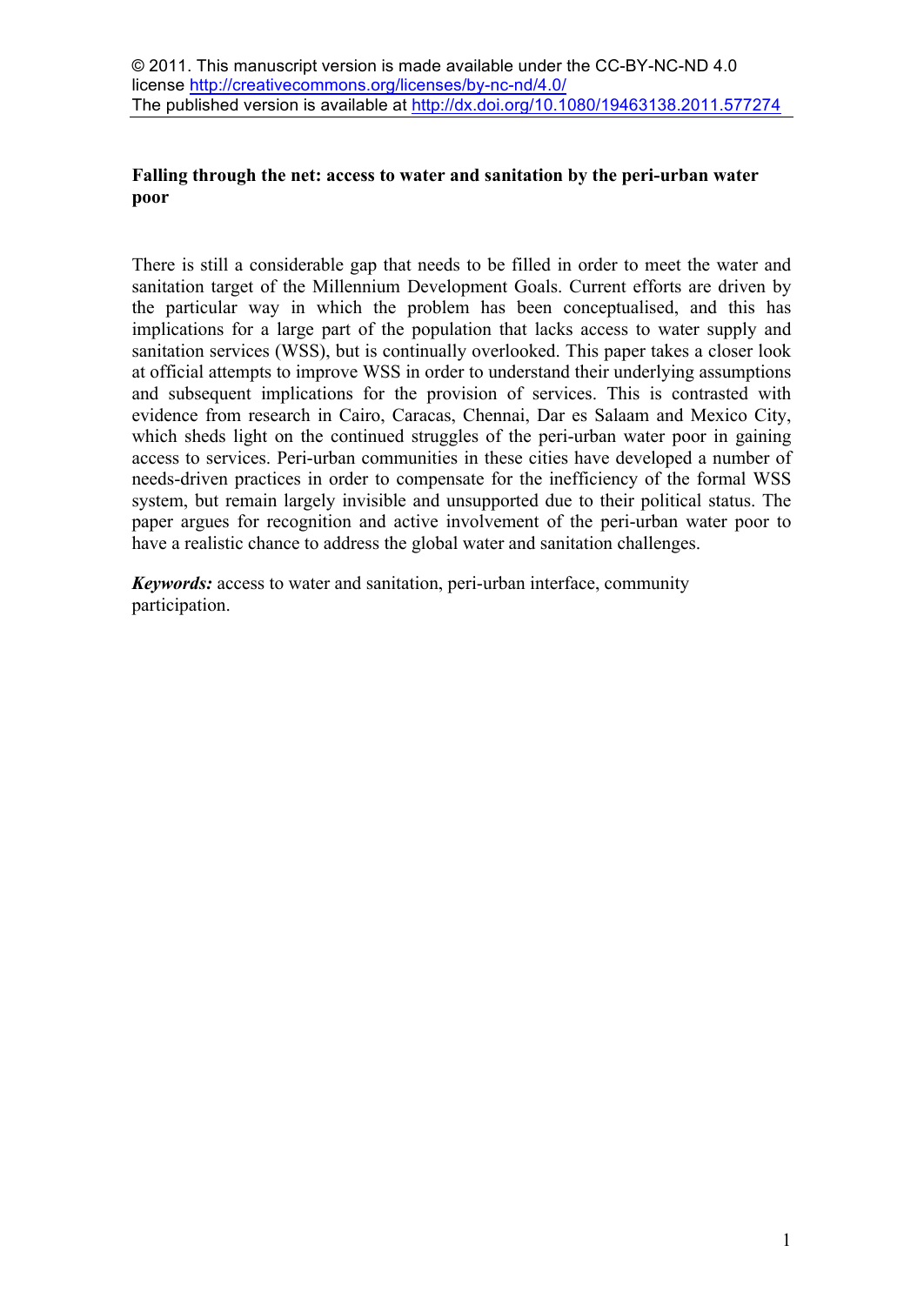# **1. Introduction**

Improvements to water supply and sanitation services (WSS) have been a part of the development agenda for decades, with a substantial proportion of the world's population still lacking such access. The Millennium Development Goal (MDG) Target 7c aims to "[h]alve, by 2015, the proportion of the population without sustainable access to safe drinking water and basic sanitation" (UN 2010). International statistics<sup>1</sup> establish that the majority of people still unserved by WSS live in countries of the Global South, and it is predominantly low-income households in Africa and Asia that struggle to gain access to WSS. Lack of access is evidently manifest in rural areas, but the number of rural people gaining access to drinking water and improved sanitation facilities has increased steadily since 1990. There is no doubt that the scale of urban water poverty is less significant; however, the number of people lacking access to WSS in urban areas is fast increasing and this phenomenon is most prominent in the so-called peri-urban interface (PUI). Poor communities living in the PUI frequently 'fall through the net' regarding any formal effort to tackle the challenges of WSS.

This paper focuses on issues related to the access to WSS in the peri-urban context, and will illustrate how the peri-urban water poor are largely invisible in the formal WSS system, and this invisibility is reproduced at various levels. The first part of the paper takes a closer look at official WSS efforts and examines the underlying assumptions and conceptual positions that inform WSS goals and subsequent approaches in measuring and monitoring progress towards these goals. This provides clear indications about how WSS priorities are set and related policies and planning approaches developed and implemented. In contrast, the subsequent sections predominantly focus on the particular context of the  $PUI<sup>2</sup>$  where alternative approaches have been emerging. The case studies used shed light on coping strategies of the peri-urban water poor in their largely unnoticed and unsupported struggle to improve access to WSS. The final section explores the link between the level of access to services and the political status of the peri-urban poor by examining different forms of involvement of peri-urban poor communities before drawing some conclusions about how their visibility and recognition can be enhanced in order to improve overall access to WSS.

# *1.1 Methodology*

The article draws primarily on findings from a comparative research project on the governance of water and sanitation services in the PUI of metropolitan areas, with case studies from the Greater Cairo Region (GCR) (Egypt), Caracas (Venezuela), Chennai

<sup>&</sup>lt;sup>1</sup> See for example WHO and UNICEF (2003), UN-Habitat (2003) and WHO and UNICEF (2010). <sup>2</sup> The PUI captures not just the city fringe but largely refers to a context where rural and urban features

coexist in physical, environmental, social, economic and institutional terms. It is inhabited by a range of socio-economic groups, with a large proportion of lower-income households, and subject to rapid change over time. In environmental terms, the PUI hosts a variety of natural, productive and urban ecosystems influenced by material and energy flows required by both rural and urban systems. For a more detailed discussion see Allen (2005), Davila (2005) and McGregor et al. (2005).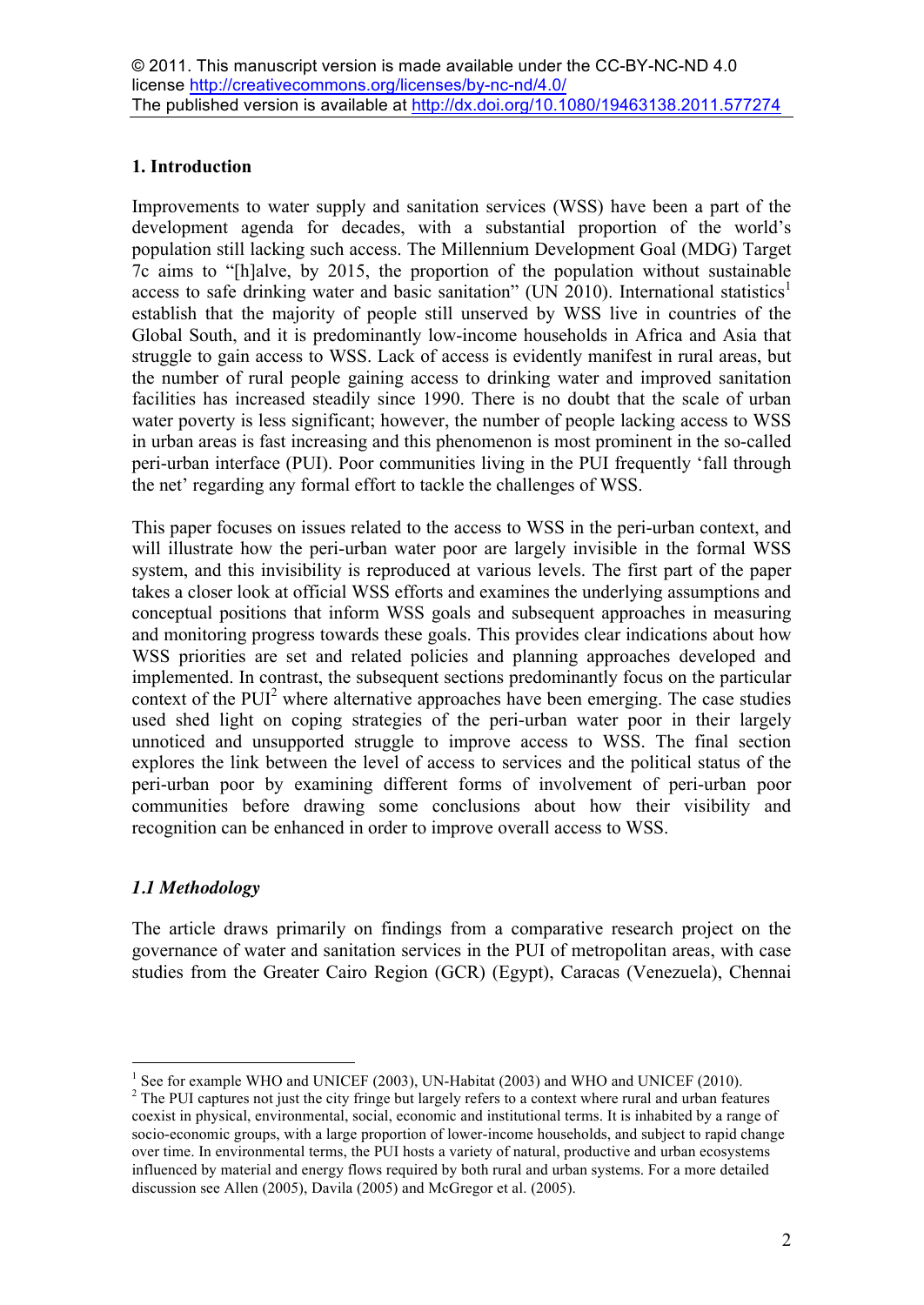(India), Mexico City (Mexico) and Dar es Salaam (Tanzania)<sup>3</sup>. The research in each city was largely carried out by local teams in close collaboration with the London-based researchers. The metropolitan profiles, which included an overview of peri-urban areas, revealed and mapped formal and informal WSS arrangements in each city, and the local teams subsequently selected two peri-urban localities for further study. These captured a diversity of formal and informal WSS arrangements and were home to a substantial number of low-income people. Findings from the fieldwork<sup>4</sup> in the chosen peri-urban localities shed light on the diverse range of WSS practices in the PUI and highlighted the importance of alternative forms of WSS access for a large proportion of peri-urban dwellers. Fieldwork in the chosen localities was followed by a number of regional workshops and a final international workshop in order to compare findings across the five cases and contrast them with other relevant case studies. Despite the comparative nature of the project, a difference in the availability of information across the cases needs to be noted, which is partially associated with the diverse types of expertise across the local research teams. This article therefore does not aim to provide a full comparison across the cases but rather tries to use the particularities and richness of each case in a complementary way to illustrate and support the issues raised.

## **2. Conceptualisation of the WSS problem**

Progress towards meeting Target 7c of the MDGs is being closely monitored through the Joint Monitoring Programme (JMP) of the World Health Organization (WHO) and UNICEF. In 2008, approximately 884 million people lacked access to "improved sources of drinking water" and about 2.6 billion people did not use some form of "improved sanitation" (WHO and UNICEF 2010, pp. 6-7). Efforts in meeting the MDG for WSS emphasise the need to increase access to 'improved' WSS. Improved sources of drinking water have been classified as sources that "adequately protect the source from outside contamination, in particular with faecal matter"; an improved sanitation facility, on the other hand, "is one that hygienically separates human excreta from human contact" (WHO and UNICEF 2010, p. 34)<sup>5</sup>. In addition to establishing categories for 'improved' water sources and sanitation facilities, JMP defines 'reasonable' access to improved sources as "availability of at least 20 litres per person per day within 1 kilometre of the user's dwelling" (WHO and UNICEF 2003, pp. 77- 78). The recent JMP update and other sources add the element of time spent to collect water or to use a sanitation facility (WHO and UNCIEF 2010; Howard and Bartram 2003). This is crucial in an urban context with densely populated informal areas where a considerable number of people have to share a certain facility.

<sup>&</sup>lt;sup>3</sup> This 3-year comparative study conducted at the Development Planning Unit (DPU) between 2003 and 2006 focused on WSS in the PUI of five metropolitan areas, each with different and changing service management regimes influencing the governance of basic service provision.<br><sup>4</sup> The fieldwork was conducted using the local teams through direct observation, transect walks and a

number of participatory research tools, including focus groups, workshops and individual interviews.<br><sup>5</sup> For a detailed list of the facilities classified as improved, see WHO and UNICEF (2010), p.34.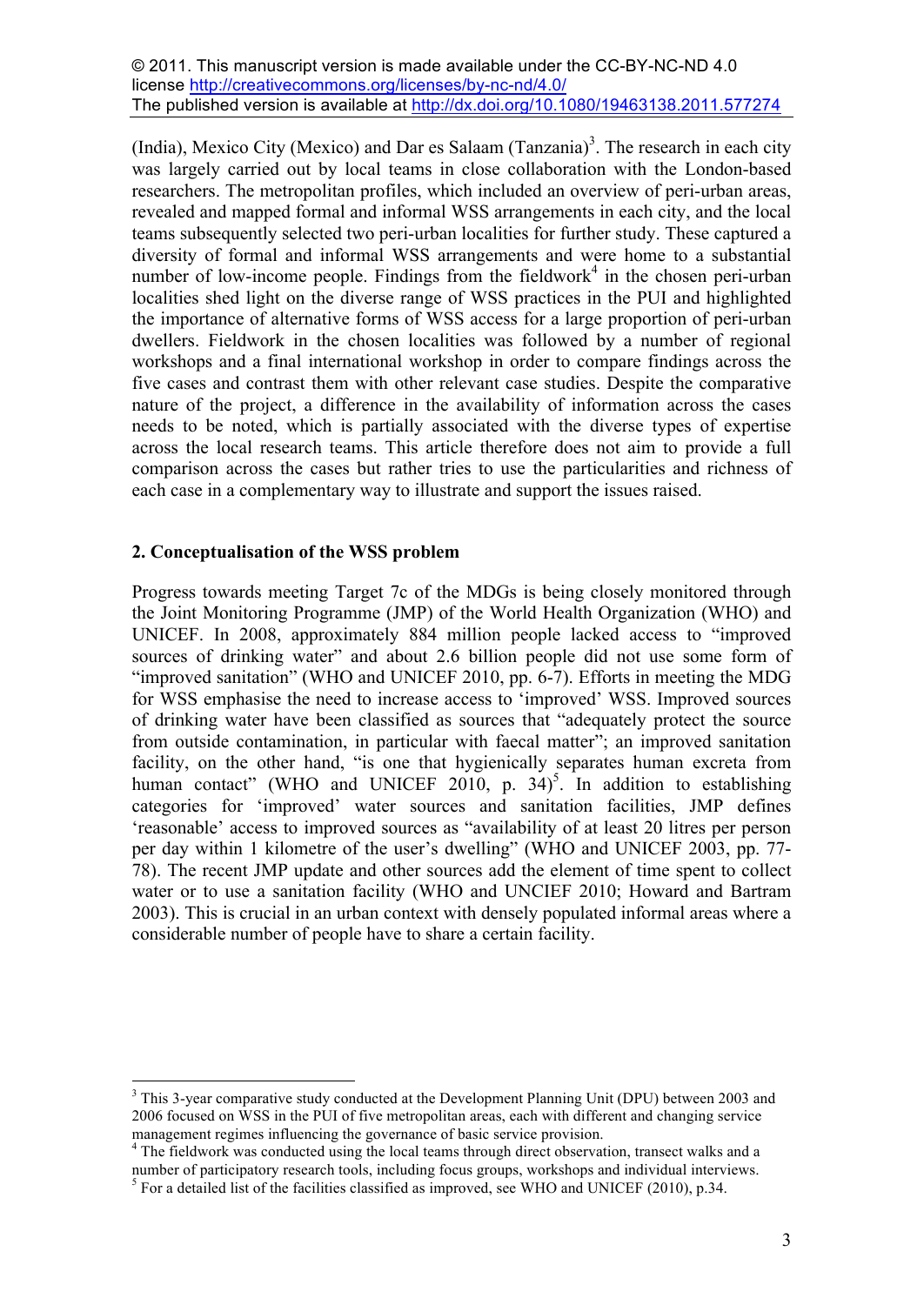### *2.1 Improved versus adequate access to services*

JMP figures can only portray 'improved' rather than 'adequate' access to water and sanitation, as the statistics used merely capture the existence of certain types of facilities, with little information about how operational they are. Whilst a number of existing studies could shed light onto the adequacy and safety of facilities, the size of their samples is often too small to be able to extrapolate for the purpose of national or even global assessments, and therefore access to 'adequate' WSS can only be a rough estimate (see McGranahan and Satterthwaite 2006). Instead, the JMP global assessment operates on the basis of a universal typology that judges and pre-defines different facilities. The way in which access to WSS facilities has been conceptualised and operationalised is highly problematic, in that technology is used as a single indicator to define people's access. The presence of a certain facility within a specified distance and/or time does not necessarily indicate effective access to the service. Moreover, coverage is often used as a proxy for accessibility and therefore claimed efforts in meeting the MDGs can often create 'false hopes' (Zeleza Manda 2009). This issue has been partly addressed by JMP as the assessment now largely relies on data that try to capture the use of water and sanitation facilities rather than their mere provision (WHO and UNCIEF 2010).

Nevertheless, the fact that people 'somewhat' use a facility does not automatically translate into satisfactory access, as many have to use additional facilities to meet their WSS needs. Irregular and intermittent water supply is a common problem in cities of the Global South and a frequent phenomenon in the peri-urban context. The price paid to access services is an equally important factor that can prohibit access to a facility. It is further false to assume that 'improved' facilities automatically provide good quality drinking water or safe sanitation. In fact, not all improved water sources do in practice provide safe drinking water<sup>7</sup> (WHO and UNICEF 2010). With regard to sanitation, maintenance of facilities is a crucial issue, but in practice, the fact that pit latrines and septic tanks have to be maintained and emptied on a regular basis is often neglected, and the associated costs can place a burden, particularly on poor households' expenses (Allen and Hofmann 2008).

Another problem is associated with the assumption that every person shares the same needs with regards to WSS. There is no agreement in the literature on the minimum requirement for water per person per day, with definitions ranging between 15 and 50 litres<sup>8</sup>. The adoption of a global benchmark is very problematic since people have different requirements based on their needs and gender roles with regard to productive, reproductive and other day-to-day activities. Moreover, water is used for different purposes, such as drinking, cooking and hygiene, but also for productive purposes. Water for productive uses can be crucial, particularly in the PUI, as will be further

<sup>&</sup>lt;sup>6</sup> JMP relies on existing data to produce statistics that can provide an estimate for water supply and sanitation coverage at a global scale. To that end, it mainly draws on national statistics from censuses and household surveys.

 $<sup>7</sup>$  The assessment faces a number of other problems related to the definition of access, which often varies</sup> from country to country, and which JMP is currently trying to address (see WHO and UNICEF 2010). 8 As mentioned above, WHO and UNICEF consider a minimum of 20 litres per person per day as key indicator. The SPHERE project (1998) specifies 15 litres as the bare minimum, while Gleick (1996) argues for 50 litres per capita per day as basic requirement for domestic water supply (both cited in Howard and Bartram 2003).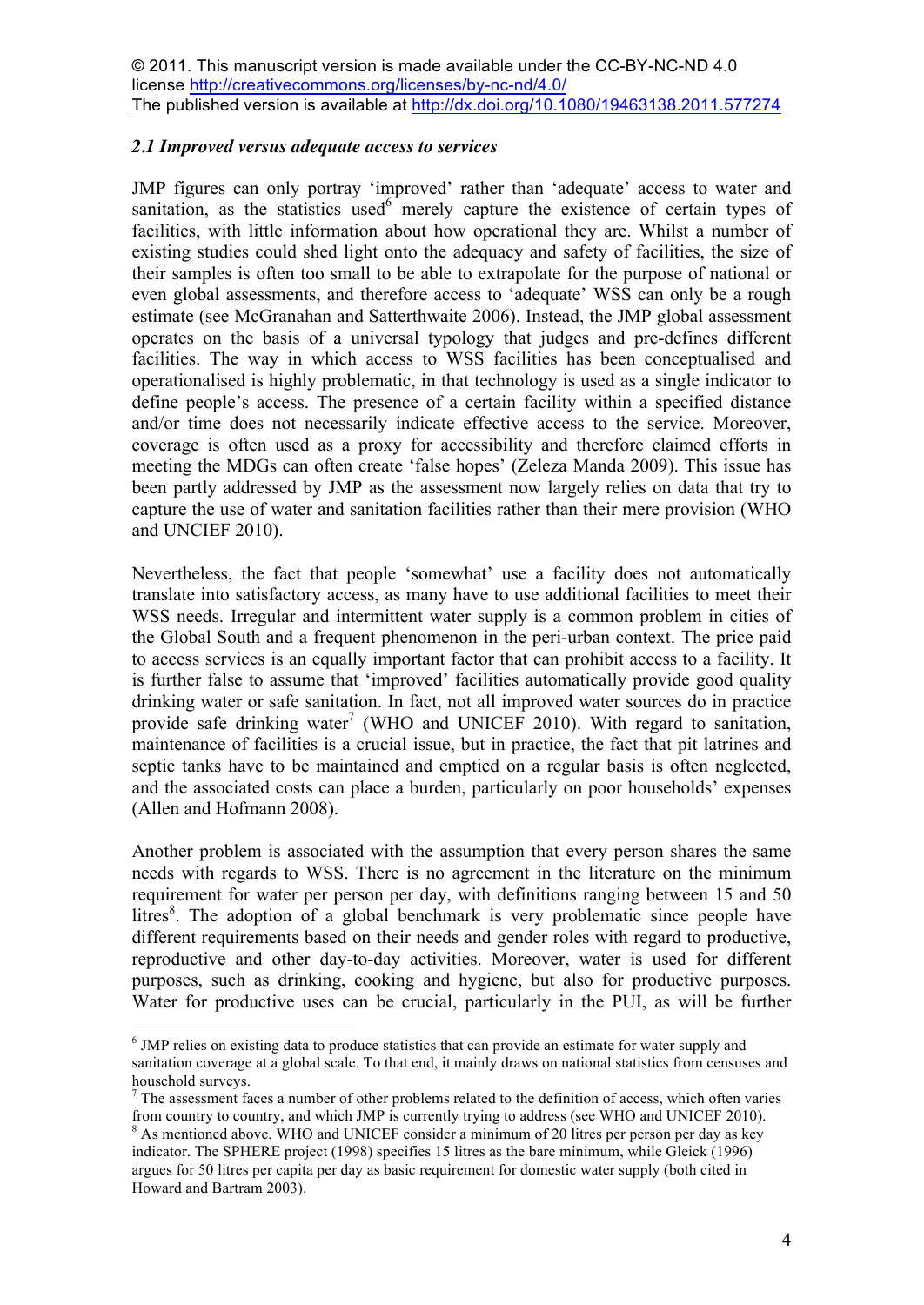reasoned below, and therefore people's needs have to be contextualised.<sup>9</sup> Thus it could be argued that a less advanced facility classified as 'unimproved' might potentially provide a better service than an 'improved' facility, if all the considerations debated above and summarised in Figure 1 are closely examined. The importance of these parameters will be discussed further in the peri-urban context, but this clearly shows assumptions behind the methodology of formal WSS efforts and the intrinsic problems. Judging a sanitation facility purely on the basis of its type is not sufficient, particularly in densely populated areas where the disposal of wastewater and human excreta requires more sophisticated solutions (Ali et al. 2010). The fact that all shared sanitation facilities are now considered 'unimproved' (see WHO and UNICEF 2010) is further problematic for urban and peri-urban areas, as the increased density of informal settlements might render individual units unfeasible. While there are severe problems with public toilets that are shared by hundreds of households, this cannot be compared with a well-managed toilet facility shared by a small number of families. The distinction between improved and unimproved seems, therefore, arbitrary and can lead to false conclusions and action.



Figure 1: Key parameters to evaluate the adequacy of WSS facilities.

The difficulty, if not impossibility, for JMP to obtain better quality data has been acknowledged. As a consequence, these figures are only indicative as they cannot depict the full magnitude of the problem. Yet, formal efforts in policy and planning to combat WSS problems seem to be based on these assumptions and methodology and ignore the issues captured in Figure 1, leaving a large number of people currently lacking access to WSS out of the picture (see UN-Habitat 2003; Guardiola et al. 2010; Zeleza Manda 2009). This has fundamental implications, particularly for those living in the PUI, as will be discussed in the following sections.

<sup>&</sup>lt;sup>9</sup> A woman who is pregnant or breast-feeding usually requires larger volumes of water. Similarly, the climate conditions to which people are exposed influence the intake of water. When it comes to sanitation, women and children have different needs compared to men, and the issue of safety is much more important for them (Hofmann 2005).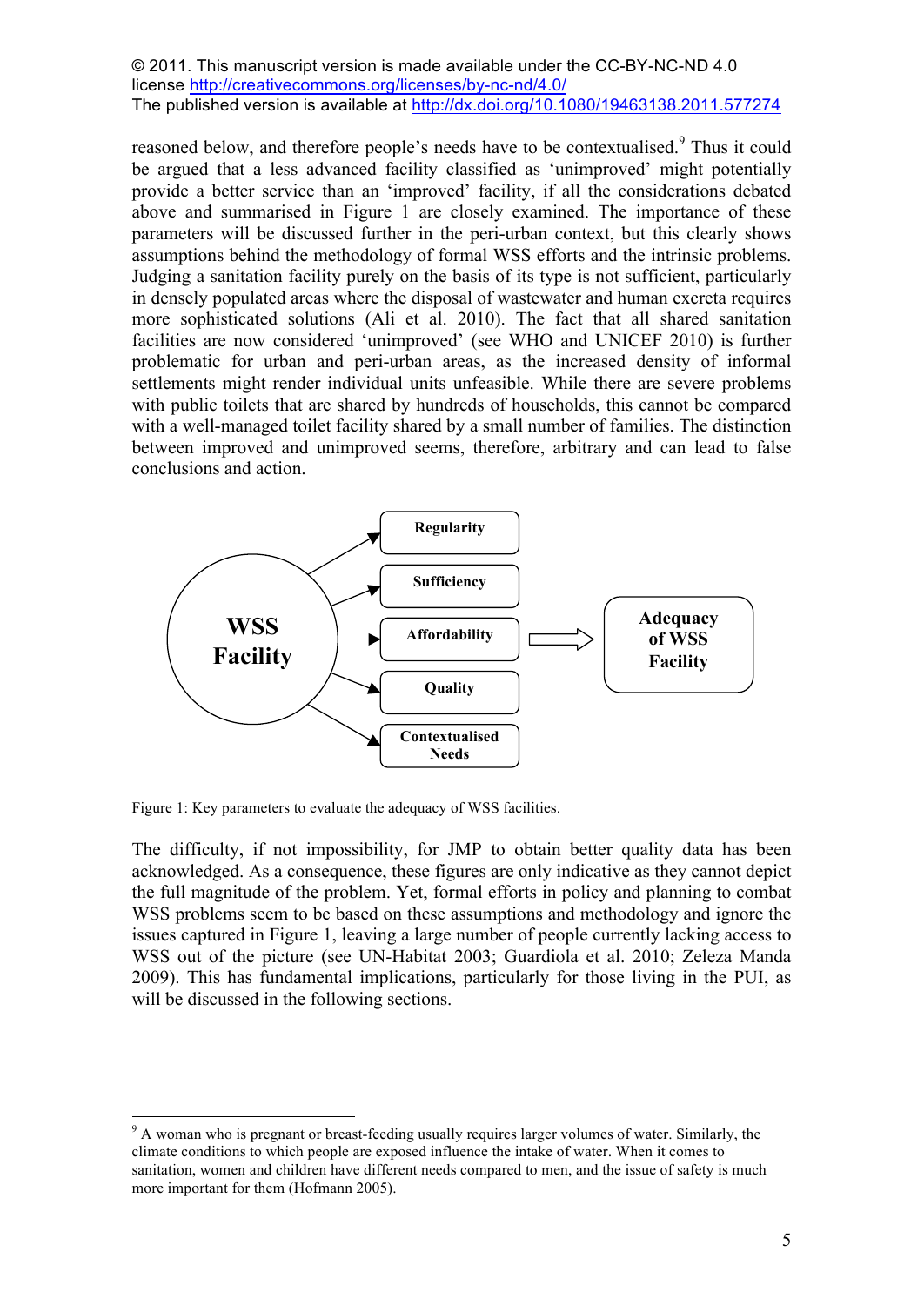## *2.2 Rural–urban disparities and the overlooked peri-urban interface (PUI)*

Whilst the level of access to WSS in rural areas is generally much lower than in urban areas, rapid urban growth is having a detrimental effect on progress towards improving access to WSS. Efforts to increase access in urban areas need to be enhanced in order to keep up with the speed of urban population growth, particularly regarding sanitation but also for water. The PUI is an area that has and will continue to absorb large portions of the increasing urban population, with a high percentage of lower-income groups settling in these areas. They have "fewer opportunities to secure essential goods and services outside of the market" compared to their rural counterparts (Grant 2010, p.2). Population growth rates in peri-urban localities are often higher than those for the city overall. In the case of Chennai, this was more than twice as high in 2004 compared to the growth rate for the metropolitan area as a whole, and peri-urban locations in some of the other case studies have been experiencing similar trends (Allen et al. 2006a). This peri-urban population influx is down to both urban and rural migration, where the former is largely associated with lower-income groups being pushed out of the city due to increased competition over land while the latter can be associated with rural migrants moving to the city in search for more lucrative livelihood opportunities. Current land regulations have turned the PUI into a buffer zone for migratory processes, offering a home to a large proportion of the poorer sections of society (Ruet et al. 2007).

As mentioned earlier, the PUI is both rural and urban in character. In many instances pockets of agricultural land are converted for residential, industrial and commercial purposes. Even though many poor communities living in informal settlements in inner urban areas still lack adequate access to WSS, the distress faced by communities living in the PUI due to inadequate WSS provisions is of great magnitude and is increasing. While there are no representative statistics on service provision in emerging peri-urban areas, a growing body of case study evidence (see Allen et al. 2006a) suggests that this peri-urbanisation is happening without the provision of services. The weak physical connection and remoteness of peri-urban areas from economic and political centres is strongly linked to the socio-political status of the peri-urban poor who are politically disadvantaged, and this is manifested in their lack of services (Grant 2010). Millions of poor women and men settling in these areas have to spend a considerable amount of time and money trying to access WSS or fighting diseases related to deficient water supply and poor or non-existent sanitation. How the peri-urban water poor cope with their lack of access to adequate WSS will be discussed in more detail below as formal efforts and commitments at national and international level have so far largely neglected the reality faced by the peri-urban poor. Over 60% of aid commitments towards WSS are allocated to large-scale systems that are not operational in the PUI (WHO 2010).

In administrative terms, the jurisdiction over peri-urban areas is often unclear and thus the "remit of overlapping authorities becomes the responsibility of none" (Grant 2010, p. 17). As the distinction between rural and urban is becoming more and more blurred, it is often difficult to identify whether peri-urban communities are included in urban or rural statistics. There is a tendency that "recently populated districts" where lack of WSS is high are still accounted for in rural statistics, and as such the categories of urban and rural become meaningless and confusing (Ali et al. 2010). Access rates that only take into account the city limits are misleading as they hide existing deficits in the PUI. Moreover, it is very likely that poor peri-urban communities are not captured at all in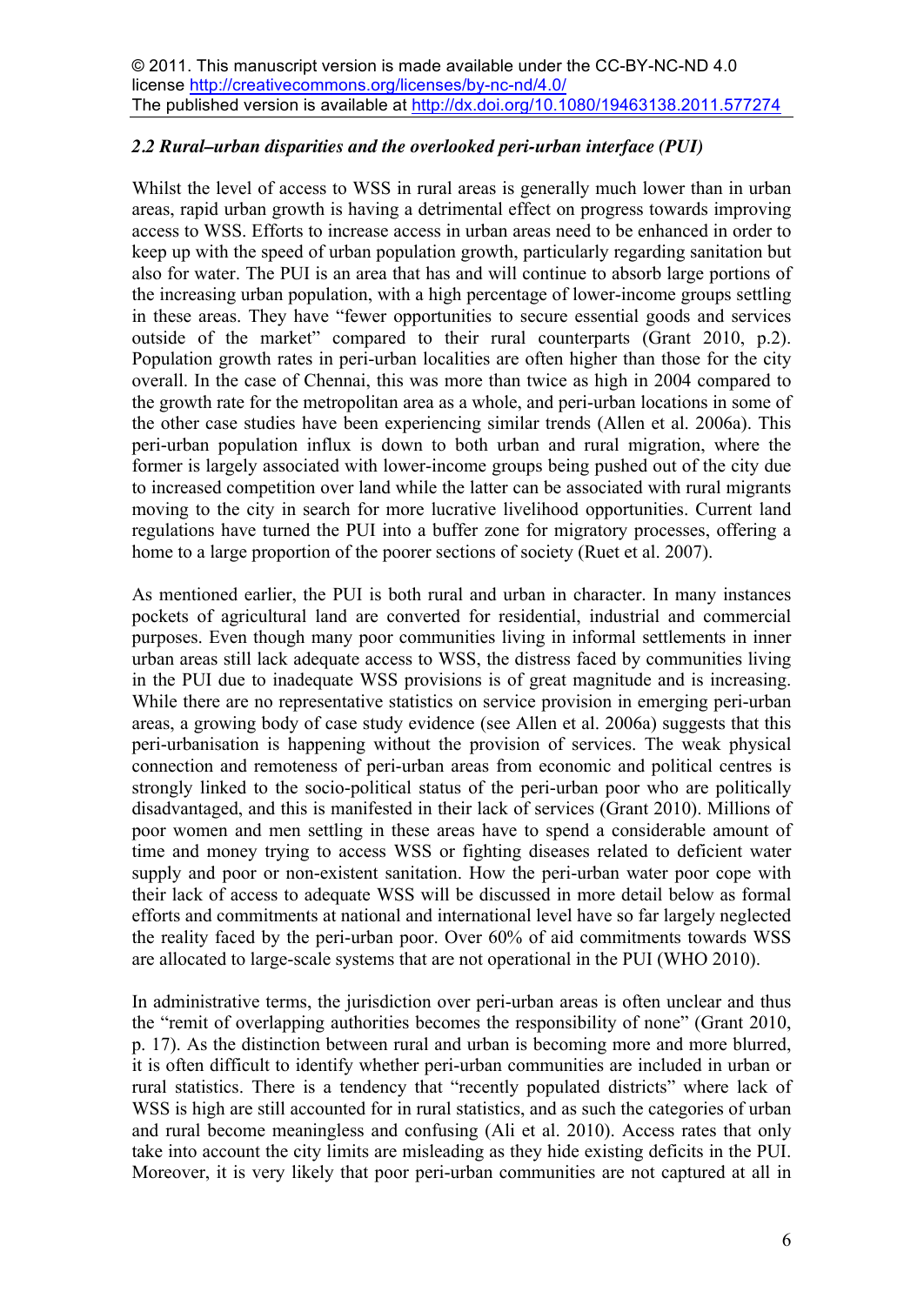urban or rural statistics since they tend to live in informal settlements that are not acknowledged in censuses and surveys. It is these communities that predominantly comprise the peri-urban water poor and the research this article draws on confirms that the deficit of WSS is largely located in the PUI.

While the peri-urban poor largely fall through the net in formal efforts to improve access to WSS, it is also a location that contains assets of city-wide or even regional importance. Ironically, the PUI is often rich in water and other natural resources, with many peri-urban areas having their own freshwater reservoirs, but at the same time they suffer from insufficient water supply as continuous urban growth increases competition over environmental resources, with large amounts of water being exported to the central areas of a city. As argued by Gopakumar (2009), "[t]he urban cores of cities are actively and consciously appropriating finite resources available in their peripheries for their use. By doing so, they are not just taking away resources needed by residents but also condemning urban peripheries to a sustained socioeconomic [and environmental] disadvantage" (Gopakumar 2009 p. 112). In other words, the socio-environmental burdens closely associated with current dynamics of urban growth are intimately linked to a wider set of social and economic implications. This is particularly evident in the case of Mexico, where an estimated 80% of water from Milpa Alta, a peri-urban district of Mexico City with the lowest level of piped household connections, is transported to the city (Torregrosa et al. 2004). In Chennai, this amounts to approximately 60%, and in Cairo and Caracas 50% of water from the periphery is 'exported' to the centre (SUSTAIN 2004; El-Hefnawi and Gahary 2004; Cariola and Lacabana 2004).

In Milpa Alta, increased population growth, coupled with deforestation for industrial and agricultural purposes, threatens the area's environmental capacity to replenish water sources, with implications that could eventually affect the whole city. In the case of Chennai, there are three different mechanisms through which water is depleted in periurban areas and transported to the city. Two of these are private initiatives, including the water bottling and vending market as well as bulk water supply, while the third mechanism, initiated and implemented by Metrowater – the parastatal company in charge of providing water to the city – encompasses water purchase agreements with peri-urban farmers (Gopakumar 2009). Instead of the city providing services to the PUI, the city frequently extracts resources from its surrounding peri-urban areas in support of its economy (Ruet et al. 2007). The continuous extraction from underground sources has increased the risk of groundwater salination in Chennai, particularly in areas in close proximity to the coast. The situation in Dar es Salaam is slightly different in that the water extracted in the PUI largely serves local needs (Kombe and Lupala 2004). Nevertheless, since water-mining happens without any consideration for rules and regulations regarding water abstraction, this can equally lead to the drying up of aquifers. The inconsiderate exploitation of peri-urban resources driven by economic motives clearly undermines the ability to deal with demographic pressures in the future, which are most likely to occur in the PUI (Ruet et al. 2007).

## **3. Access to WSS by the peri-urban poor**

Peri-urban lower-income groups hardly benefit from facilities inside the household and are rarely served by WSS facilities connected to existing water mains and trunk sewers.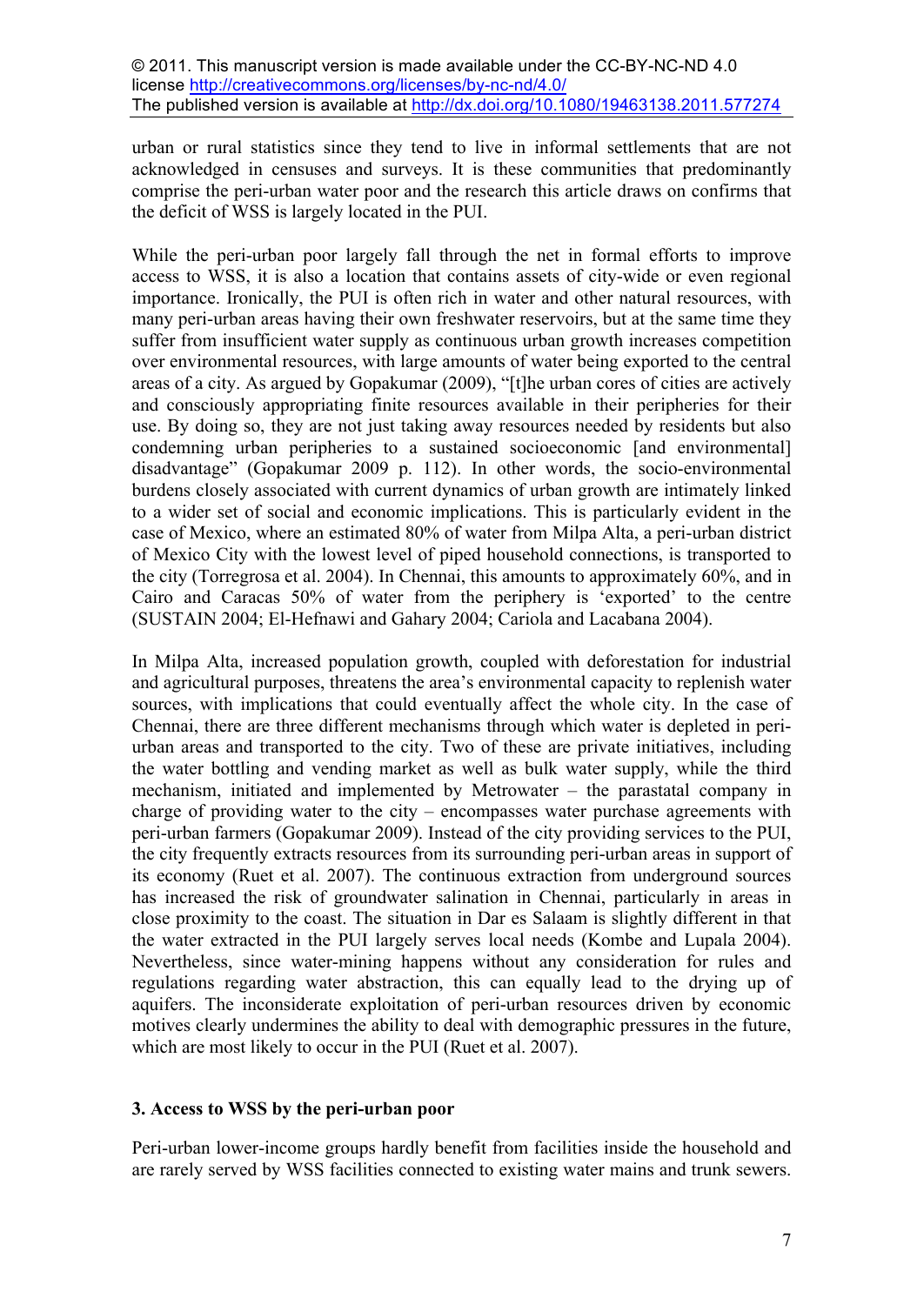The latter factor is partly linked to their geographical location but also because of jurisdictional arrangements and existing regulations. In Milpa Alta, the introduction of the 'Zero Growth Pact'10 is one reason that prevents the area from benefitting from an extension of the network and a clear indication of the government's efforts to suppress certain types of urban growth and expansion. In Chennai, the physical inaccessibility of some peri-urban neighbourhoods makes an extension technically difficult. In addition, many peri-urban areas are not part of the administrative boundaries of Metrowater and the local bodies left in charge lack the necessary resources to improve WSS in their constituencies. Supply-led or policy-driven WSS practices initiated and supported by the state, such as large scale privatisation schemes or private–public partnerships, hardly target peri-urban realities, particularly settlements of an informal nature (Allen et al. 2006a). Instead, peri-urban communities rely on a variety of alternative arrangements for water and sanitation, as illustrated below. This involves individual but also collective efforts in which women often play a crucial role.

### *3.1 Access to water*

The peri-urban poor currently access water through a multitude of practices and usually rely on more than a single source to meet their water needs. As argued before, the way in which access to water is currently being conceptualized means that the peri-urban water poor are largely invisible to most formal policy-driven approaches supported by the state. Where the peri-urban poor do have access to the formal system, this is in many cases complemented by other practices, as there are serious issues regarding the regularity and sufficiency of the service (see Figure 1). In Mexico and Chennai the state<sup>11</sup> implements a scheme of supplying free water to poorer members of the community, but the formal system is frequently distorted by bribery practices, slum landlord politics and an inability of the state to identify those who are eligible (Torregrosa et al. 2004; Ruet et al. 2007). In all the cases studied, the piped network system is unable to meet peri-urban demand. As a consequence, the peri-urban poor try to satisfy their water requirements using a variety of practices driven by their needs (see Table 1). These are much more localised and need to be "examined and understood from the perspective of access" rather than the one of distribution and coverage, as commonly applied (Allen et al. 2006b, p. 338-339). Many needs-driven practices classified as informal and 'unimproved' represent the only reliable way for these communities to gain some form of access. During the water crisis in Chennai in 2003– 04, even middle class peri-urban residents relied heavily on water provided through unimproved sources, such as public and/or private water tankers. Most policy-driven efforts are generally directed towards inner city areas, largely drawing from peri-urban water sources with little consideration for peri-urban residents<sup>12</sup>. Needless to say, however, peri-urban middle-income residents are in a much better position than lowerincome households to access sources that provide water of an acceptable quality (e.g.

<sup>&</sup>lt;sup>10</sup> The Zero Growth Pact has been introduced as a mechanism to deal with urban expansion in Milpa Alta, one of the peri-urban districts in the Federal District of Mexico City. Only the population that had been registered until 1997 has the official right to water through public provision from water tankers.

 $11$  In Mexico and Chennai the private sector is contracted by the state to accomplish certain tasks, such as water provision through tankers.

<sup>&</sup>lt;sup>12</sup> In Chennai, after providing water to inner city areas, settlements classified as 'Adjacent Urban Areas', which only applies to a small number of peri-urban settlements, might be supplied if sufficient amounts are available (SUSTAIN 2004).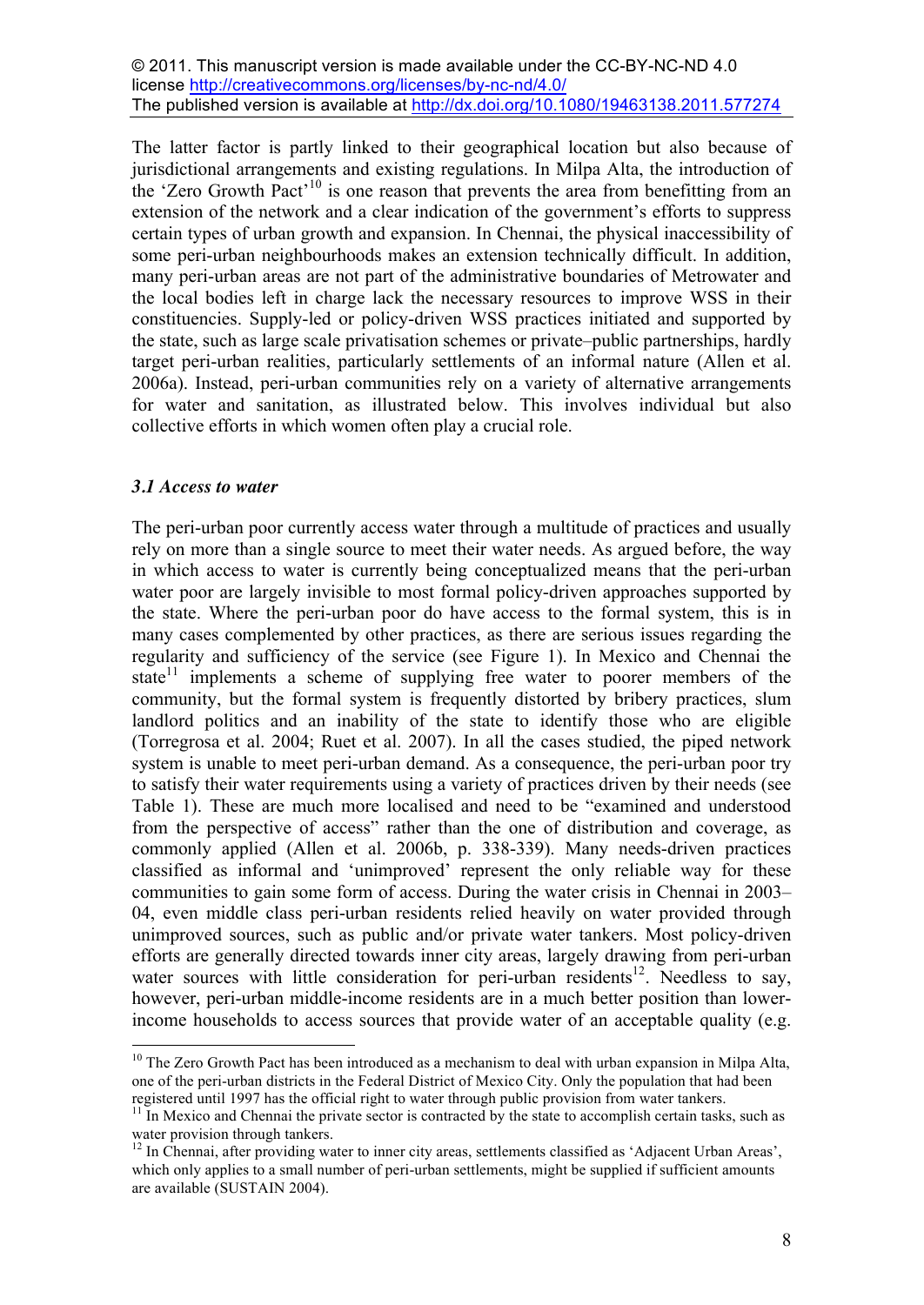bottled water). As the peri-urban poor lack the necessary visibility and recognition to combat social exclusion and inequality they lose out, since they have to compete over limited resources with higher-income residents and commercial enterprises that have more political clout.

| Provider                        | <b>Policy-driven Water Supply Practices</b>                                                                                                      | <b>Needs-driven Water Supply Practices</b>                                                                                                                                                                                                                                                                                                                                                                                                                                                                                                                            |
|---------------------------------|--------------------------------------------------------------------------------------------------------------------------------------------------|-----------------------------------------------------------------------------------------------------------------------------------------------------------------------------------------------------------------------------------------------------------------------------------------------------------------------------------------------------------------------------------------------------------------------------------------------------------------------------------------------------------------------------------------------------------------------|
| <b>Public (state)</b><br>sector | • Piped network (household connections and<br>public standpipes)<br>• Wells and bore-wells (not Mexico City)<br>• Provision by tankers (not GCR) | • Public provision distorted by bribery practices (Chennai<br>and Mexico)<br>• Water kiosks (Dar es Salaam)<br>• Negotiation with communities through 'technical water<br>fora' (TWF) (Caracas)                                                                                                                                                                                                                                                                                                                                                                       |
| <b>Private sector</b>           | • Buying from licensed tankers (not in GCR)<br>• Buying packaged water (cans, bottles, sachets)                                                  | • Buying from informal tankers<br>• Private vendors drawing from own site piped<br>connections/own boreholes or wells sold directly by bucket<br>or through push carts and bicycle vendors (Dar es Salaam)<br>• Sales from private boreholes or wells (GCR)                                                                                                                                                                                                                                                                                                           |
| Community                       |                                                                                                                                                  | • Rainwater harvesting (not Caracas or GCR)<br>• Water theft<br>• Gifts or paid provision from neighbours<br>• Clandestine connections<br>• Own individual wells and boreholes (not Mexico City or<br>Caracas)<br>• Piped network (community organisation agreement with<br>local authority (Mexico City) or public water company<br>(Caracas)<br>• Piped network kiosks and taps run by the community with<br>NGO and public sector support (Dar es Salaam)<br>• Boreholes and kiosks run by the community (Dar es<br>Salaam)<br>• Horizontal condominiums (Caracas) |

Table 1: Access to water supply in the PUI in the five case studies<sup>13</sup> (source: Allen et al. 2006a).

Women are largely in charge of procuring water for the household, and peri-urban poor women need to spend substantial amounts of time retrieving water. In peri-urban Chennai, 2 h per day are spent on fetching water, losing precious time needed to accomplish household duties or earn an income (SUSTAIN 2004). Additionally, the peri-urban poor spend significant amounts of their household income on water, as informal means are often more expensive than formal ones. In Dar es Salaam, the periurban poor use up to one-quarter of their household income for water (Kombe and Lupala 2004). Often, the very poor cannot afford to buy water and have to rely on informal support from neighbours and water providers or obtain water from unsafe sources. Since intermittent water supply is a regular occurrence in the PUI, peri-urban communities in Caracas, Chennai and Mexico City organise their lives around slots when water is available. Those subject to the most severe rationing have to spend substantial amounts of time for transport and storage, and rely heavily on collaboration and solidarity between neighbours (Cariola and Lacabana 2004; Torregrosa et al. 2004). Reusing water for different purposes is common practice in many peri-urban localities but particularly widespread among those that face extreme water supply shortages. To make matters worse, the PUI is frequently populated by young nuclear families or female single heads of households who lack the support from large family and social

<sup>&</sup>lt;sup>13</sup> As discussed below, practices such as the kiosks in Dar es Salaam and the piped network agreements between the community and the state in Caracas are supported by and incorporated into the public system. They have been listed under needs-driven practices as this is how they initially emerged.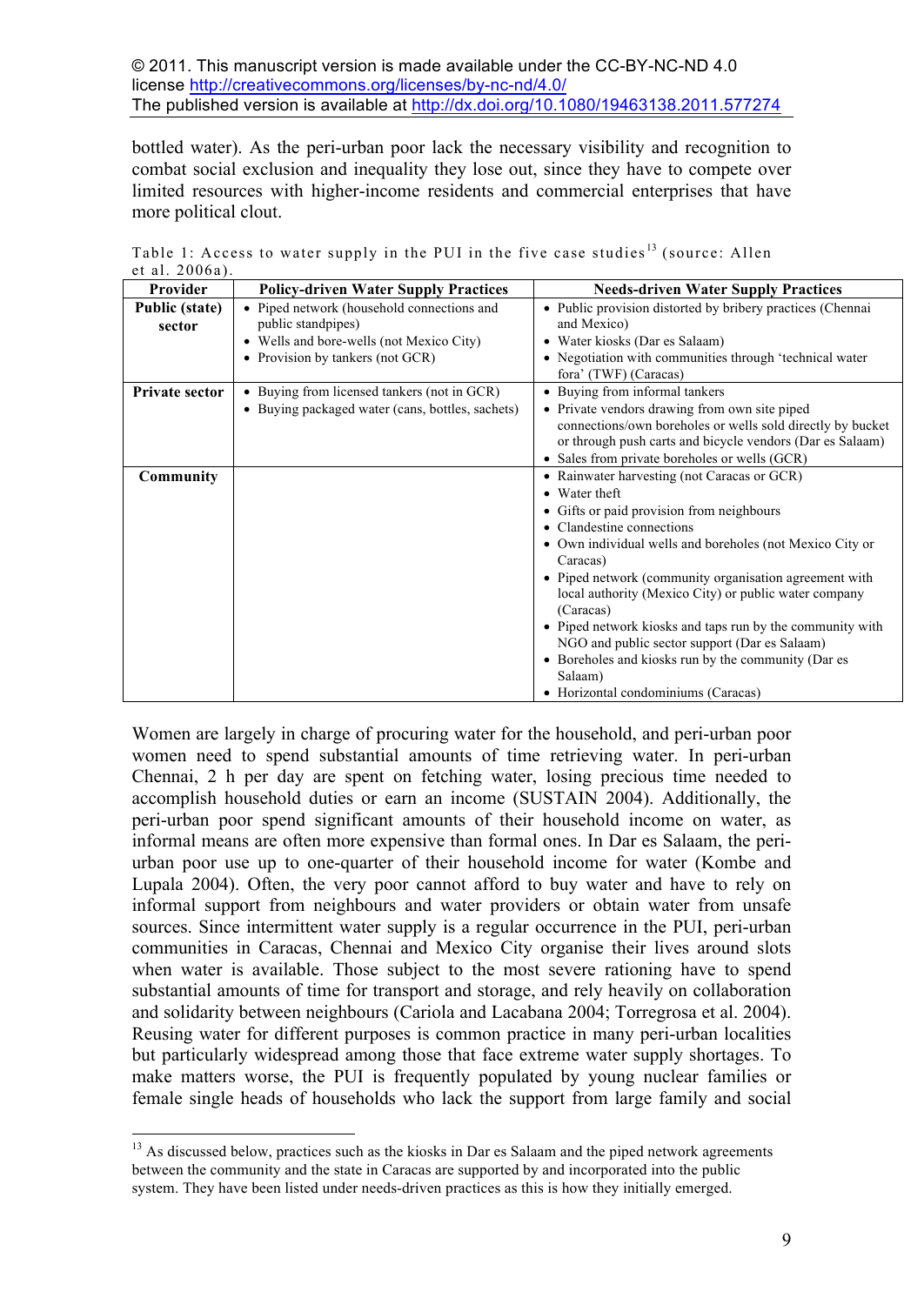networks (Allen et al. 2006a; McLennan 2000). In Chennai and Caracas, up to 60% of the peri-urban population is composed of households with no more than four members, while in Cairo nearly half of the peri-urban residents are newcomers without their extended families in the close vicinity (SUSTAIN 2004; Cariola and Lacabana 2004; El-Hefnawi and Gahary 2004). In Cairo and Mexico City, the formal WSS system particularly disregards these 'newcomers', even though they might have been settled in the area for several years.

Peri-urban dwellers in Caracas and Cairo have to cope with various degrees of intermittent supply from the public network, while peri-urban households in Mexico City registered under the Zero Growth Pact have access to two 200-litre water barrels located on the street and filled once a week or every fortnight<sup>14</sup> (Allen et al. 2006a). Irregular supply, as well as reliance on facilities outside the house, which can imply a distance of several hundred metres or more, is a frequent phenomenon across the studied cases and noticeably impacts on the quantity of water available. Previous studies highlight that the volume of water is, in many cases, more significant than its quality in preventing disease (see McGranahan et al. 2001; Howard and Bartram 2003). While the quantity of water is crucial, recent findings suggest that the significance of the quality of water has been underestimated and plays an equally important role in the prevention of disease (Prüss-Üstün et al. 2008). Inappropriate storage facilities and infrastructure<sup>15</sup> has a detrimental effect on the quality of water and subsequently on people's health. As illustrated in Table 3, most water-related diseases across the five cases are related to the poor quality of water available. However, since most facilities would fall under the category of 'improved' water sources, there is officially no need to take action. Consequently, the peri-urban poor try to access better quality water from other sources for their own consumption. In Dar es Salaam, those that can afford it buy a small amount of water from vendors for drinking purposes, relying on cheaper facilities for cooking, cleaning and hygiene (Kombe and Lupala 2004).

In peri-urban Chennai the water supplied through the public system (which can drop to 10 litres per capita per day or less) is only meant for drinking and cooking, and households are forced to complement their water needs through other sources (SUSTAIN 2004). In a peri-urban context, water is not only important for domestic purposes but also constitutes one of the main sources of employment and income generation opportunities. Several livelihood activities of the peri-urban poor are heavily dependent on water, as illustrated for Dar es Salaam (Table 2). Although peri-urban agricultural activities are becoming less prominent in all five cases, they still constitute an important source of food and income, particularly for lower-income groups.

Table 2: Water-based income and employment generation activities in peri-urban Dar es Salaam.

| <b>Activity</b>    | Units | Employment<br>generated | <b>Estimated water requirement</b><br>per unit per day |
|--------------------|-------|-------------------------|--------------------------------------------------------|
| Local beer brewing | 30-50 | 2 persons per unit      | $160-200$ litres                                       |

 $<sup>14</sup>$  Each location provides the barrels for a certain number of families. While these points are strategically</sup> positioned for the tankers to reach, they are in many cases several hundred metres away from the

individual households and are transported through hoses, buckets or plastic jugs.<br><sup>15</sup> The paint used for the barrels in Mexico City, as well as the material of pipes both in Caracas and Cairo are not suitable to carry/store water.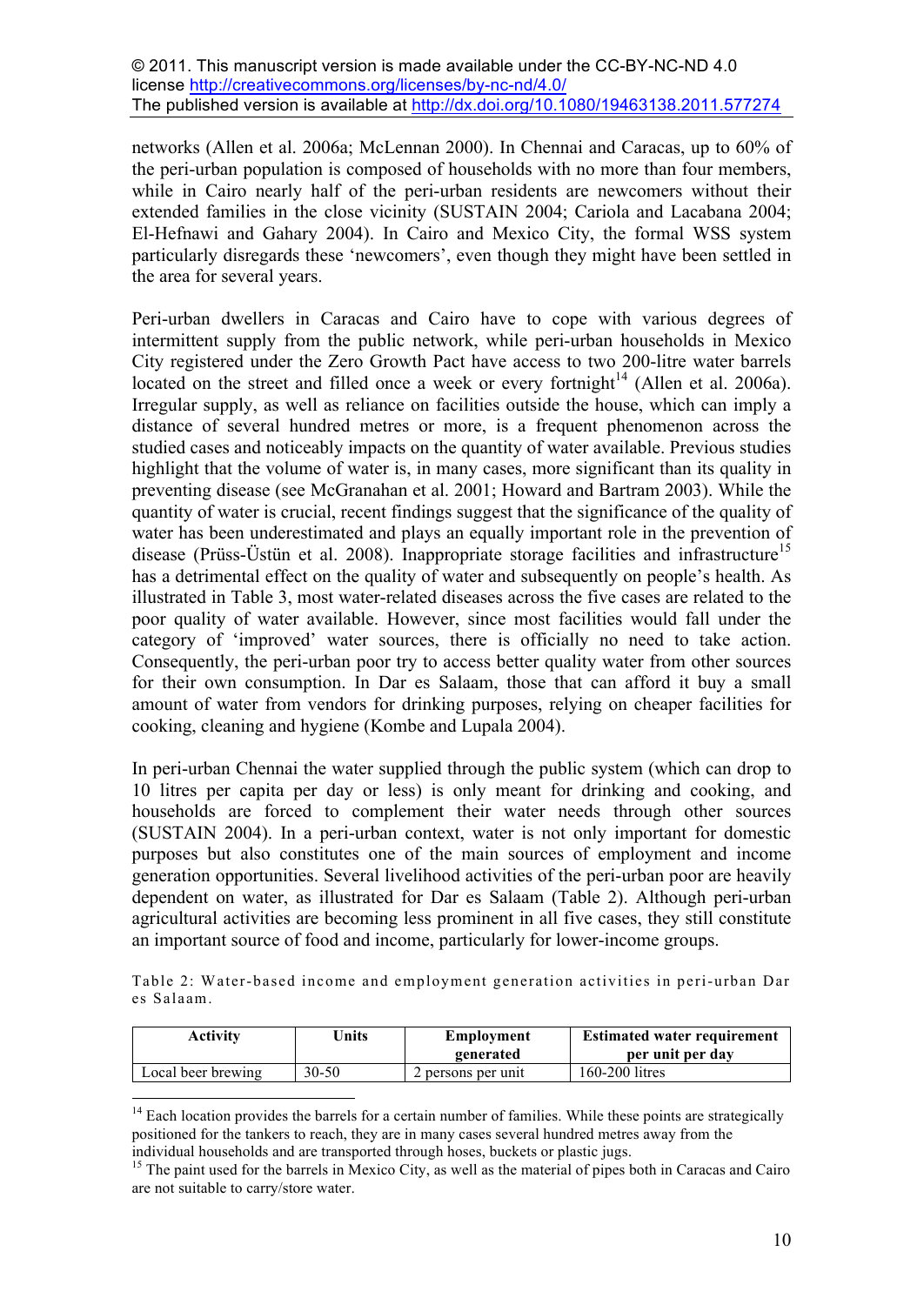| Batik making<br>>100 |           | 2 persons per unit   | $160-200$ litres           |  |
|----------------------|-----------|----------------------|----------------------------|--|
| Food vending         | $35 - 50$ | l person per unit    | $100-200$ litres           |  |
| Bar operators        | 10        | 3-5 persons per unit | 200-300 litres             |  |
| Livestock keeper     | $6-10$    | 1-2 person per unit  | $120-200$ litres           |  |
| Water vendors        | >50       | person per unit      | dependent on client demand |  |

Source: Kombe and Lupala (2004)

Water vending through small-scale private operators comprises a significant source of access to water, particularly in peri-urban Africa, and has been an important incomeearning opportunity for the peri-urban poor in Dar es Salaam, where most residents who have invested in a well to increase their income are fairly poor (Kombe and Lupala 2004). This illustrates the strong ties between access to water and livelihoods of the peri-urban poor. In Chennai, the water-purchasing agreement with Metrowater mentioned above led to the creation of "a public-system-constructed scarcity", whereby the richest farmers are integrated into the city economy leaving the poorest farmers struggling to find sufficient water for their crops, leading to drastic drops in an already meagre income (Ruet et al. 2007, p. 119).

Examples exist where needs-driven practices, and more importantly the peri-urban poor themselves, have been acknowledged by the state and incorporated into the formal WSS system. In one of the peri-urban areas of Dar es Salaam community-managed water kiosks started off as an informal needs-driven practice and are now part of the state's Community Water Supply and Sanitation Programme. The introduction of the community-managed system has lowered the price for water, with charges to cover operation and maintenance (Kombe and Lupala 2004). In Caracas, a close collaboration between the state water company (Hidrocapital) and communities is fostered by a newly created water culture instigated through the 2001 Drinking Water and Sanitation Act and the establishment of Technical Water Fora (TWF). This institutionalised structure builds on the very precarious WSS system, with illegal connections suffering from intermittent supply put in place informally by communities in need. A number of TWF, which are largely led by community women, have been established in the PUI to manage and control the quality of services in collaboration with Hidrocapital (Allen et al. 2006a). The fieldwork in 2003 and 2004 also shows that the intended shift from representative to participatory democracy can be a lengthy process. Until 2004, the TWF had only been established in one of the two localities examined. Efforts in the other settlement were thus far hindered by the community's distrust of the government and themselves in getting together as a group and participating actively in the process (Cariola and Lacabana 2004).

#### *3.2 Access to sanitation*

The situation with regard to sanitation in the PUI paints a picture that is even more worrying than that for water. Access to sanitation among peri-urban households is very low and the practices to cope with a deficient sanitation system are far less diverse. It is again mainly through a number of needs-driven practices that the peri-urban poor gain access to sanitation. In all the cases studied, sanitation is given less priority, both by the communities and public bodies, even though the impacts of inadequate sanitation on the quality of water and subsequent occurrence of diarrhoeal and other diseases are well known (UN Economic and Social Council 2003; Prüss-Üstün et al. 2008; Cariola and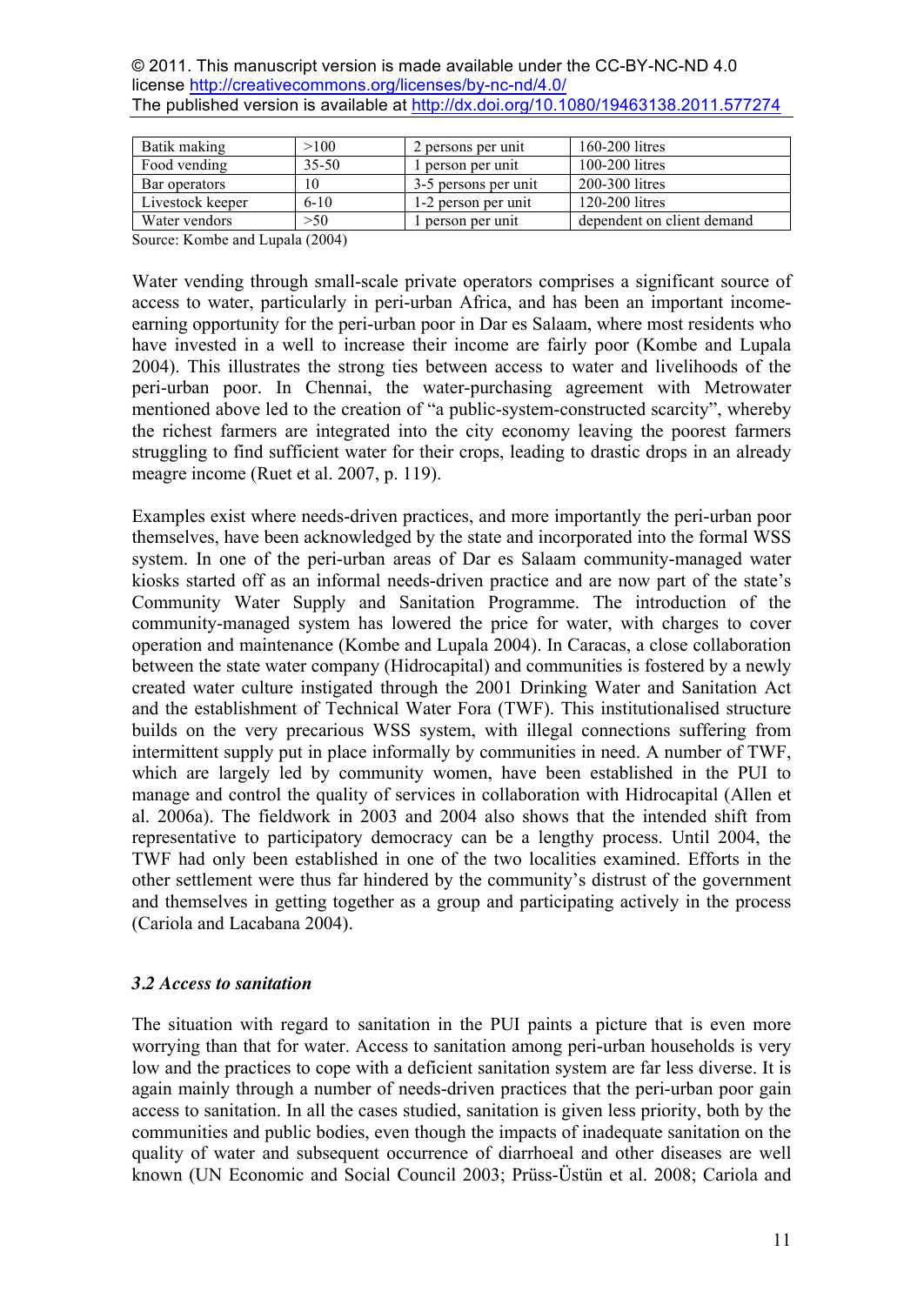Lacabana 2004). The PUI is frequently the locus for solid and liquid waste disposal systems, either in the form of illegal dumping or in formal disposal sites, and this aggravates the health implications linked to inadequate sanitation facilities, as these are not only sources of water contamination but further provide an ideal breeding ground for disease-transmitting vectors (Table 3). The peri-urban poor are thus overall more exposed to diseases such as malaria, filariasis and dengue compared to their urban and rural counterparts (Birley and Lock 1998).

Table 3: Water and sanitation-related diseases and infections in the five case studies.

| City               | <b>Faecal and oral (water-</b> | Water-washed*   | Vector-borne*     |
|--------------------|--------------------------------|-----------------|-------------------|
|                    | washed and water-borne)*       |                 |                   |
| Cairo              | Diarrhoeal diseases            |                 | Infections.       |
|                    | Hepatitis A                    |                 | intestinal worms, |
|                    | Typhoid                        |                 | kidney and liver  |
|                    |                                |                 | diseases          |
| Caracas            | Diarrhoeal diseases            | Skin infections |                   |
|                    | Hepatitis A                    |                 |                   |
|                    | Amoebiasis                     |                 |                   |
|                    | Gastroenteritis                |                 |                   |
| Chennai            | Diarrhoeal diseases            | Skin infections | Malaria           |
|                    | Cholera                        |                 |                   |
| Dar es Salaam      | Diarrhoeal diseases            |                 | Malaria           |
|                    | Cholera                        |                 |                   |
|                    | Intestinal worms               |                 |                   |
| <b>Mexico City</b> | Diarrhoeal diseases            |                 |                   |
|                    | Cholera                        |                 |                   |

\* Water-washed: person-to-person transmission due to inadequate personal and

domestic hygiene; water-borne: transmission through consumption of contaminated water and food; vector-borne: transmission by insects that breed in or bite near water

Connections to the underground sewer system are non-existent in most peri-urban settlements across the five cases, with no formal provision for wastewater treatment (Cariola and Lacabana 2004; Kombe and Lupala 2004). Official figures for peri-urban Cairo regarding connection to the underground sewer paint a much better picture compared to the reality on the ground. The vast majority of households use trenches to discharge liquid waste, and overflows are a regular occurrence (El-Hefnawi and Gahary 2004). Pit latrines and septic tanks are common features in the PUI where the informal private sector fills in a crucial gap. In peri-urban Cairo, more than 75% of all latrineemptying services are carried out by the informal sector, as the public sector is unable to cope (*ibid*.). Yet, the formal sector is trying to eradicate the informal sector through their reluctance to accept them as legitimate players, with the poor suffering the consequences. While septic tanks and most pit latrines are considered 'improved' facilities, the inability to pay for maintenance and emptying services, particularly among the poor, puts such classification into question. Even where emptying services are used, the largely informal operators discharge the wastewater without prior treatment into the environment, leading to contamination of water sources. In peri-urban Mexico City and Caracas the untreated discharge of wastewater causes high levels of river pollution (Allen et al. 2006a). A considerable amount of peri-urban dwellers still lack access to any kind of sanitary facility. In Chennai, the few public toilets available in the PUI are not properly maintained and therefore largely non-operational. As a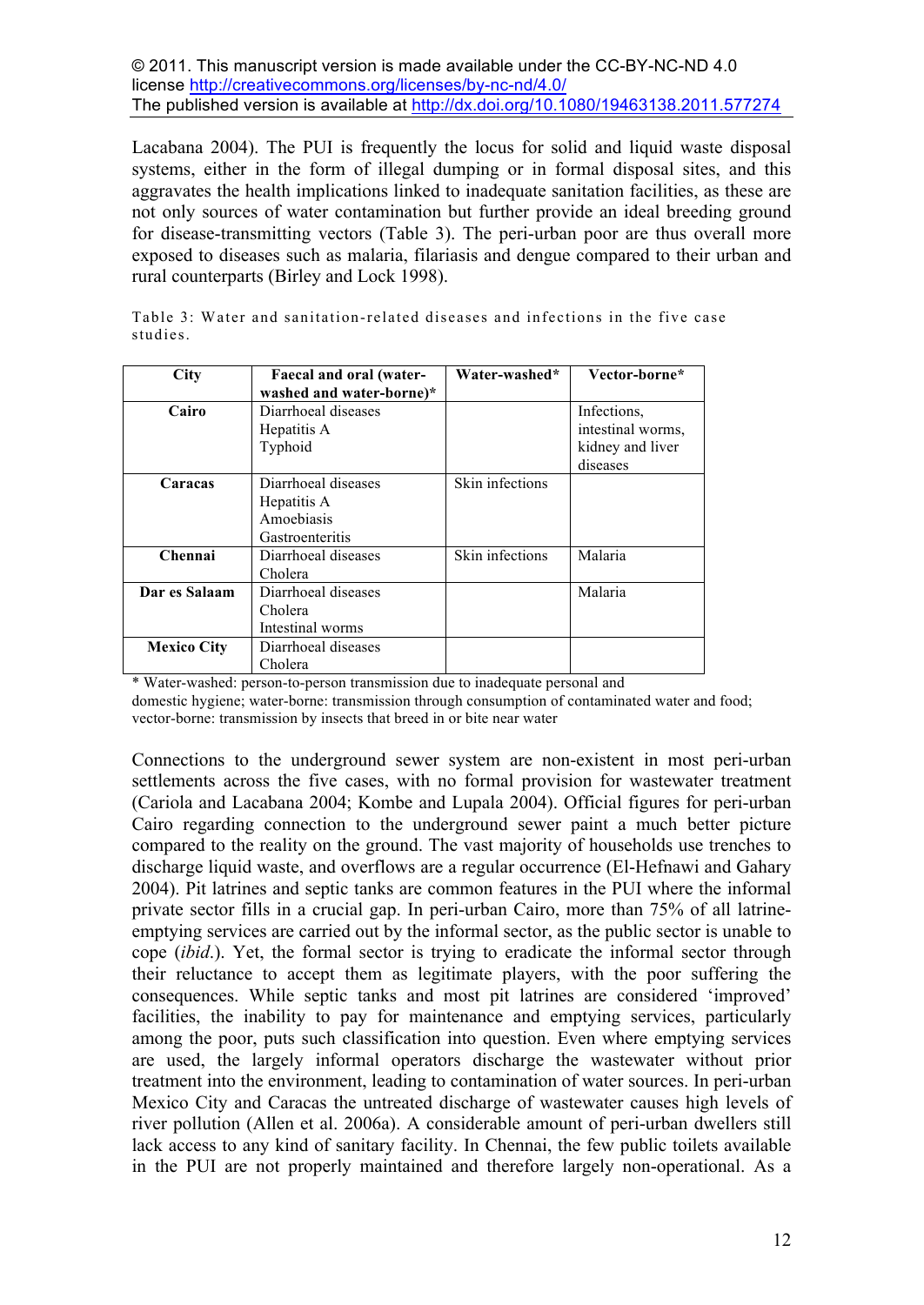consequence, people (up to 60% of residents for certain settlements in peri-urban Chennai) are constrained to open defecation (SUSTAIN 2004).

Formal efforts to improve sanitation are spread thinly, and have largely failed to consider contextualised needs. The above-mentioned TWF in Caracas, who are supposedly also in charge of sanitation, have so far limited their efforts to improve access to water (Cariola and Lacabana 2004). In Dar es Salaam, one peri-urban settlement experimented with composting toilets as an alternative way to deal with human excreta. However, the project is no longer operational since people did not adhere to the principle of maintaining separate chambers for urine and faeces (Kombe and Lupala 2004). Other official initiatives to improve sanitation across the different cases have equally failed to take the local context into account, and thus remain largely ineffective. A sanitation project in Chennai funded by the World Bank proposed to extend the underground sewage network, but without provision for more water (SUSTAIN 2004). Since the conventional system is heavily dependent on water, an extension into peri-urban areas is not feasible unless more water becomes readily available (see Kombe and Lupala 2004; Torregrosa et al. 2004; SUSTAIN 2004).

#### **4. Improving access to water and sanitation for the peri-urban water poor**

The previous sections examined the WSS struggles of the peri-urban water poor and demonstrated the implications of the peri-urban context in any attempt to tackle the lack of access to WSS. At the same time, the case studies demonstrate the continuous disregard for the peri-urban water poor. Local governments in charge of WSS are generally weak and driven by more influential agendas, while the formal private sector often prioritises different target groups. As a result of the inefficient formal WSS sector, a number of informal rules and mechanisms are being applied in the PUI to deal with the persistant problems in relation to water supply and sanitation. These manifest in a variety of practices that emerge out of people's needs and are largely, but not exclusively, informal means through which the poor gain access. Even in the few examples where community practices are supported by formal institutional arrangements, as in Dar es Salaam and Caracas, it should be noted that the solutions arose out of "poor people's efforts to gain access to what the formal system is unable to supply" (Allen et al. 2006b, p. 341).

The variety of stakeholders currently involved in provision of WSS is as diverse as the array of practices that have emerged in the PUI, including government agencies, the private sector (both formal and informal), NGOs and communities. Evidently, the composition of actors and their approaches considerably influence the potential to meet the needs of the peri-urban water poor, and it is therefore important to explore in more detail what the above-mentioned coping strategies of the peri-urban water poor are telling us in this respect. Findings from the five case studies show a clear association between the political status of the peri-urban poor, in terms of visibility, engagement and recognition, and their level of access to WSS. This section explores this link further by focusing on different levels of involvement of the peri-urban poor in the improvement and provision of WSS. Table 4 distinguishes between treating the periurban poor as recipients versus acknowledging them as active contributors in the quest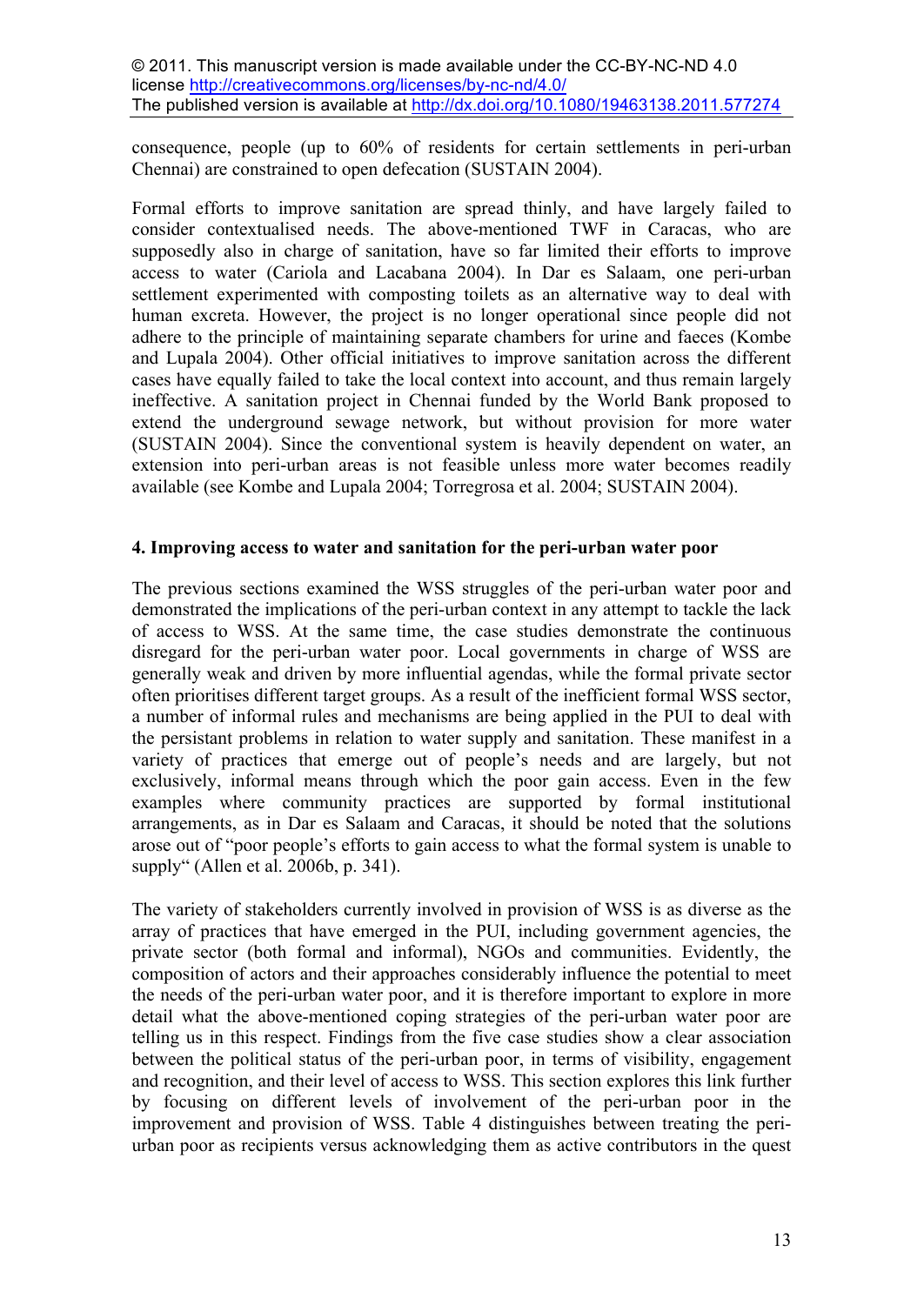to improve WSS. The following sections will scrutinise these two categories in more detail in the light of the above case study findings.

| The peri-urban poor as recipients of services            |                                                                                        |  |  |
|----------------------------------------------------------|----------------------------------------------------------------------------------------|--|--|
| Passive participation                                    | Poor communities are told about planned or scheduled water and sanitation              |  |  |
|                                                          | initiatives without any attempt to stimulate local opinion or knowledge.               |  |  |
| Participation through                                    | Poor communities are asked about their water and sanitation situation or needs         |  |  |
| information (giving)                                     | through surveys and similar instruments. The information is fed anonymously into       |  |  |
|                                                          | the decision-making process without feedback.                                          |  |  |
| Participation through                                    | Poor communities are consulted as to how the local water and sanitation situation      |  |  |
| consultation                                             | should be improved. Many discuss different options proposed by sector                  |  |  |
|                                                          | professionals, but the professionals are not obliged to take local views into account. |  |  |
| The peri-urban poor as contributors to service provision |                                                                                        |  |  |
| Participation through                                    | Poor communities are asked to make labour or financial contributions towards the       |  |  |
| contribution                                             | provision of water and sanitation utilities, and 'the poor' agree to take primary      |  |  |
|                                                          | responsibility for some well-defined components of a negotiated water and sanitation   |  |  |
|                                                          | improvement.                                                                           |  |  |
| Participation through                                    | Poor communities and other key actors share resources, knowledge and risks in          |  |  |
| partnership                                              | pursuing commonly agreed water and sanitation improvements. 'Partnership' can be       |  |  |
|                                                          | taken to imply a long-term, equitable relationship.                                    |  |  |
| Participation through                                    | Poor communities work together to demand and/or implement water and sanitation         |  |  |
| self-mobilisation                                        | improvements. They develop contacts with external actors, some of whom may             |  |  |
|                                                          | contribute organisational as well as technical skills, but community groups retain     |  |  |
|                                                          | control over how the resources are used.                                               |  |  |

Source : Adapted from UN-Habitat (2003, p.215)

## *4.1 The peri-urban poor as recipients of services*

Treating the peri-urban poor largely as recipients of services, as illustrated through the first three types of participation in Table 4, is very much in line with the formal conceptualisation of and approach to the WSS problem examined in section 2. This provides no guarantee that the experience, perception and needs of the peri-urban poor are considered in the decision-making process. All three approaches lead to conventional top-down solutions that are chosen without active user participation and would qualify as practices based on and driven by policy rather than people's needs (see Table 1). As illustrated in section 3, these address at best the poor's practical or material needs (e.g. water, food, shelter, etc.) and do little to deal with more strategic needs (the power and influence to advocate their own needs and take advantage of arising opportunities). Official solutions have a tendency to focus on minimising the consequences by improving the distribution or coverage of services, with very little consideration for the structural conditions that place people in the position of not having access. As illustrated above, formal efforts tend to focus on infrastructural projects, with very little consideration for the operation and maintenance of services. As in the case of Cairo, where fieldwork confirmed the willingness of local communities to participate in WSS initiatives through a variety of means, the government bases community involvement purely on financial contributions, without any involvement in the actual planning and implementation of services. Such approaches are unlikely to be sustainable since they do little to reflect the needs, interests and capacities of the community.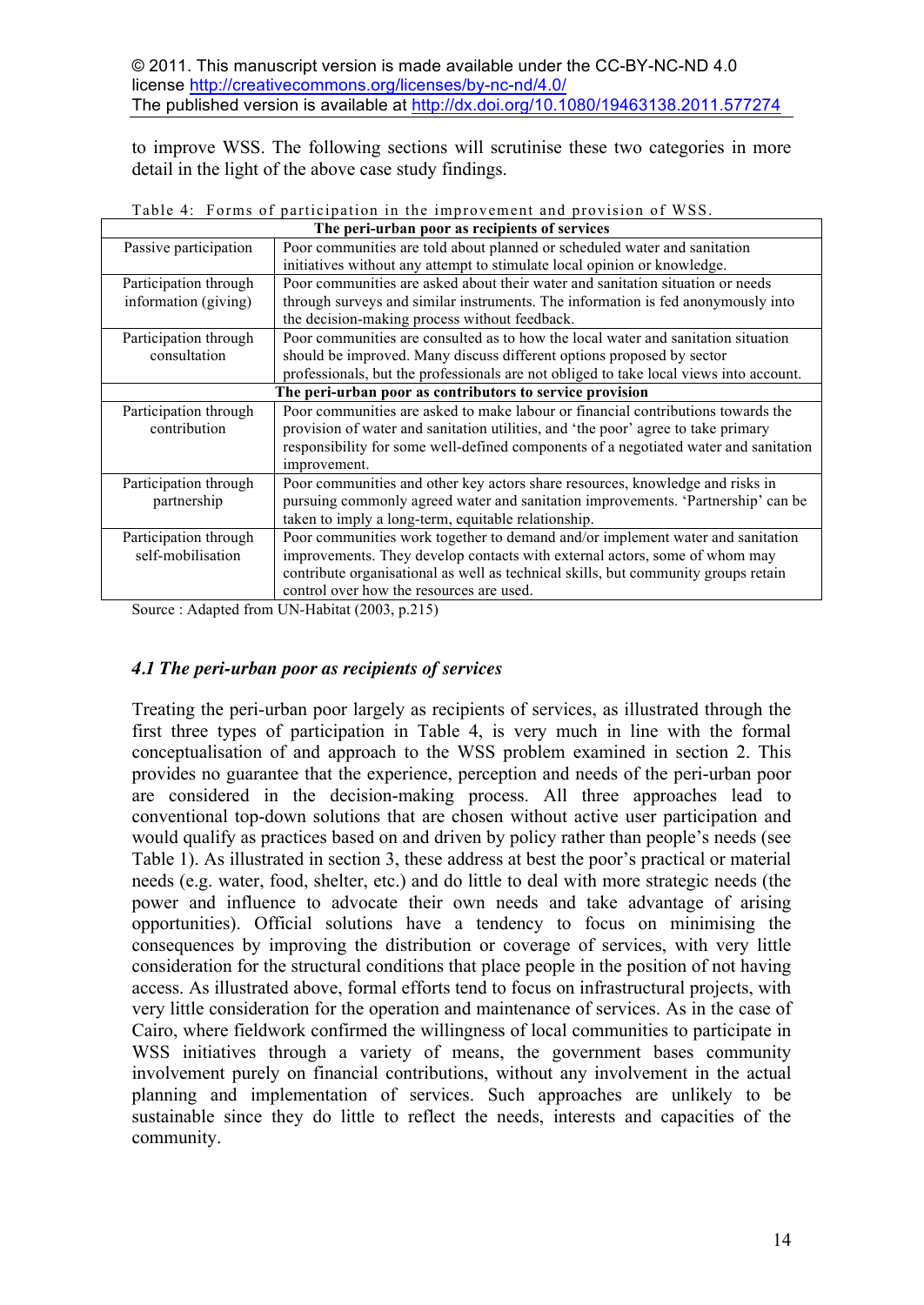Peri-urban settlements that lie outside the municipal boundary or are nonexistent in master plans are automatically considered as informal, and their inhabitants rendered invisible. The case studies demonstrate the challenge for those communities to be recognised by the formal sector, which has led to the emergence of two parallel WSS systems: formal or policy-driven service provision supplied by the municipality and/or formal private sector, and the largely informal provision through a variety of needsdriven practices. The peri-urban water poor do not only lack access to services but, more importantly, are politically marginalised. When examining their coping strategies it becomes clear that their existence in the city and their needs with regard to services are not acknowledged. Treating the peri-urban poor simply as recipients of services symbolises and reproduces their lack of recognition. Limited communication with and understanding of the end users hinders more active participation and increases the risk of ignoring local circumstances. This is evident in one of the peri-urban localities of Caracas where by 2004 the implementation of TWF had not yet been successful. The largely unorganised local community in that locality needs more time and support to fully embrace the new water culture that the state is trying to implement:

"*Neither have they (Hidrocapital) taken measures to explain to the people what the importance of a [TWF] is, that you are going to pay for the service and you can complain if you don't have water…..*" (Schoolteacher, Bachaquero, 2003, cited in Cariola and Lacabana 2004, p. 27).

## *4.2 The peri-urban poor as contributors to service provision*

When the peri-urban poor are acknowledged as contributors to service provision (see last three categories in Table 4), they not only take an active part in the definition of problems and solutions, but as they gain political status they also start taking responsibility. All three forms of participation are noticeably bottom-up approaches to addressing the problem, because they allow the poor to assess their own effective demand and ability in terms of technology, level of service and price. In peri-urban Dar es Salaam, the community itself identified access to water through a water kiosk as most appropriate. The community-managed water kiosks are different to other practices in that the peri-urban poor engage with the Water Users Associations (WUA) that manage the kiosks and are involved in implementation and operation of the kiosks. However, the hierarchical nature of the state–community relationship, lack of collaboration between different service providers, e.g. the private suppliers and the community system, as well as limited support from non-participating communities still constitute problems (see Allen 2011 for a more detailed discussion). It is very important that support is not only limited to financial inputs but also allows other contributions to avoid excluding low-income earners (Gutierrez et al. 2003). Even more significant is an active involvement of peri-urban poor communities in the initial needs assessment. The consideration of contextualised needs, and therefore the disaggregation of 'the poor', are essential throughout to focus particular attention on women and children.

The different case studies confirm that an organised community can considerably influence and improve service provision but, more importantly, target the poor's structural needs (Cariola and Lacabana 2004; Kombe and Lupala 2004; Torregrosa et al. 2004). Attempts to enhance access to WSS in low-income areas in Latin America have traditionally involved active community participation. In Milpa Alta, community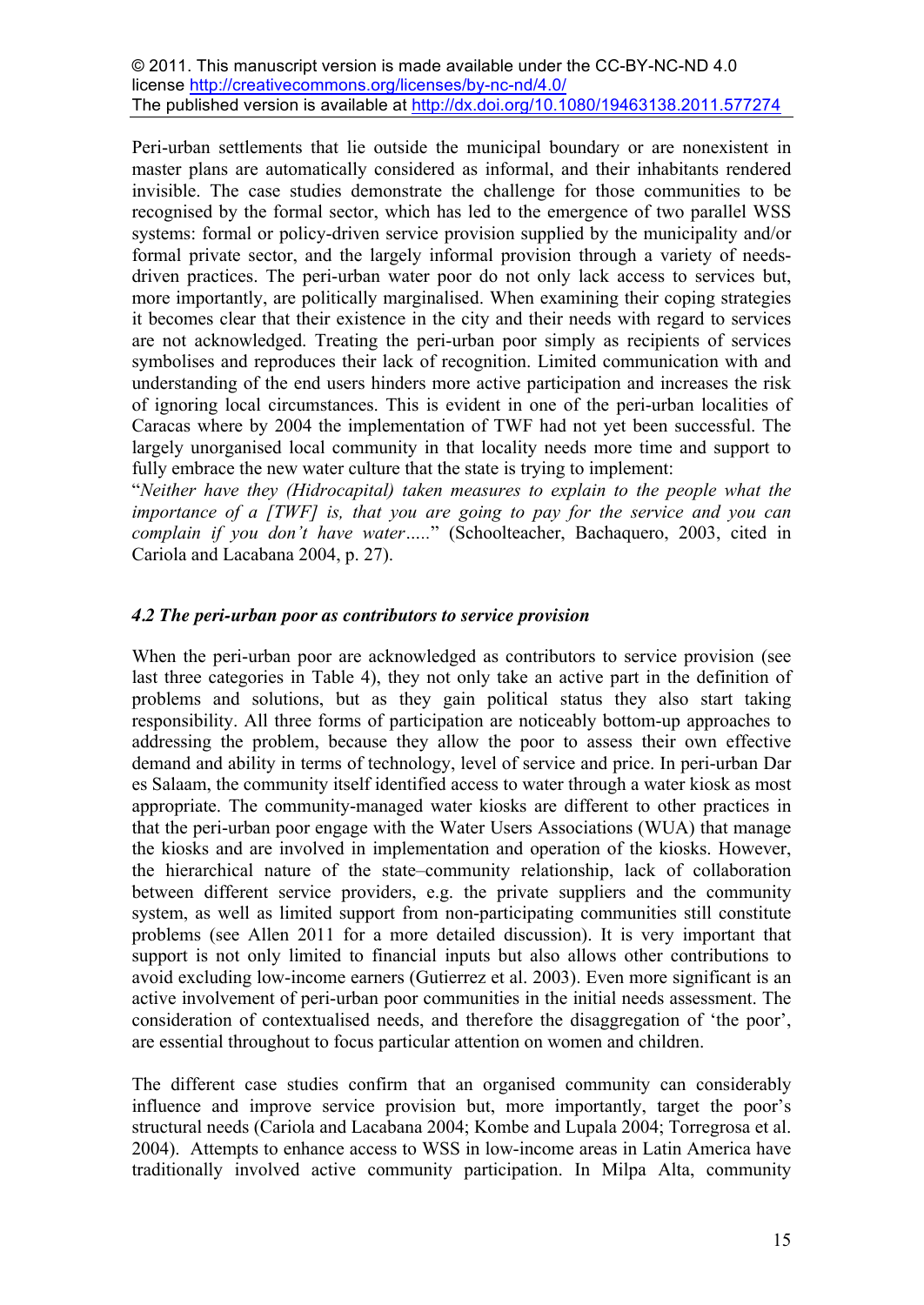representatives play an important political role in access to services and in the resolution of conflicts around water. "Communal organization continues to be a political and cultural reference of primary importance in the regions" (Torregrosa et al. 2004, p. 6). While existing forms of community engagement in Milpa Alta are not in any way institutionalised, and access to WSS remains inadequate, better access in the area is evidently associated with the existence of community representatives (voted for by their neighbours) who play an important role in organising and mobilising the community. In comparison, settlements with low levels of social capital and collective action result in lower levels of access (Torregrosa et al. 2004). In Caracas, this is now formally embedded in and institutionalised through the legal and policy framework. Because the poor take an active part in decision-making, the process facilitates the creation of ownership and social mobilisation in the community, as has started to happen with the TWF in Caracas. The government is only dedicated to the development of permanent water supply solutions if the community forms an organisation and demonstrates awareness of their rights and responsibilities in pursuit of transforming their illegal status into that of recognised citizens (Cariola and Lacabana 2004). The communities become part of decision-making processes and service management to execute not only their right to WSS but also to realise associated duties. This is essential to secure maintenance of these services in the future. Furthermore, and most importantly, lowincome groups are able to gain financial and administrative power to help them improve their structural conditions so as to contest social exclusion and inequality.

## **5. Conclusions**

Official figures presented at the beginning of the paper, and more importantly formal approaches to policy and planning for WSS, currently miss a large proportion of the world's population. Many of those living in the so-called PUI, an area that has and is going to absorb large proportions of the urban influx, lack improved, let alone adequate, access to WSS. The rigid application of formal standards and regulations, combined with the exclusion of potential beneficiaries from the process, can result in very costly but ineffective solutions, as they tend to neglect specific local circumstances. Developing solutions on the basis of people's requirements is not only important during the construction, but also with regard to maintenance of WSS. Yet, many alternative and needs-driven practices remain largely unrecognised, even though they often provide the only form of access in the PUI and tend to respond better to individual needs and circumstances. There is an urgent need to start assessing the level of access to water by considering more than just the technology used (see Figure 1). By actively engaging with the peri-urban water poor it will be possible to identify and record their current practices and coping strategies so as to then understand specific WSS needs. This is also the only way to address the underlying structural conditions, but that would require recognising peri-urban poor communities as legitimate citizens with rights. Due to the spatial and social conditions that characterise the peri-urban poor they continue to face serious political obstacles to challenging, among other things, the government's reluctance to engage with the increasing problem of rapid urbanisation that has been exacerbating the WSS problem. Continuous urbanisation has increased competition over land and led to the commodification of common land and resources (see Ruet 2007), which further contributes to marginalisation of the peri-urban poor.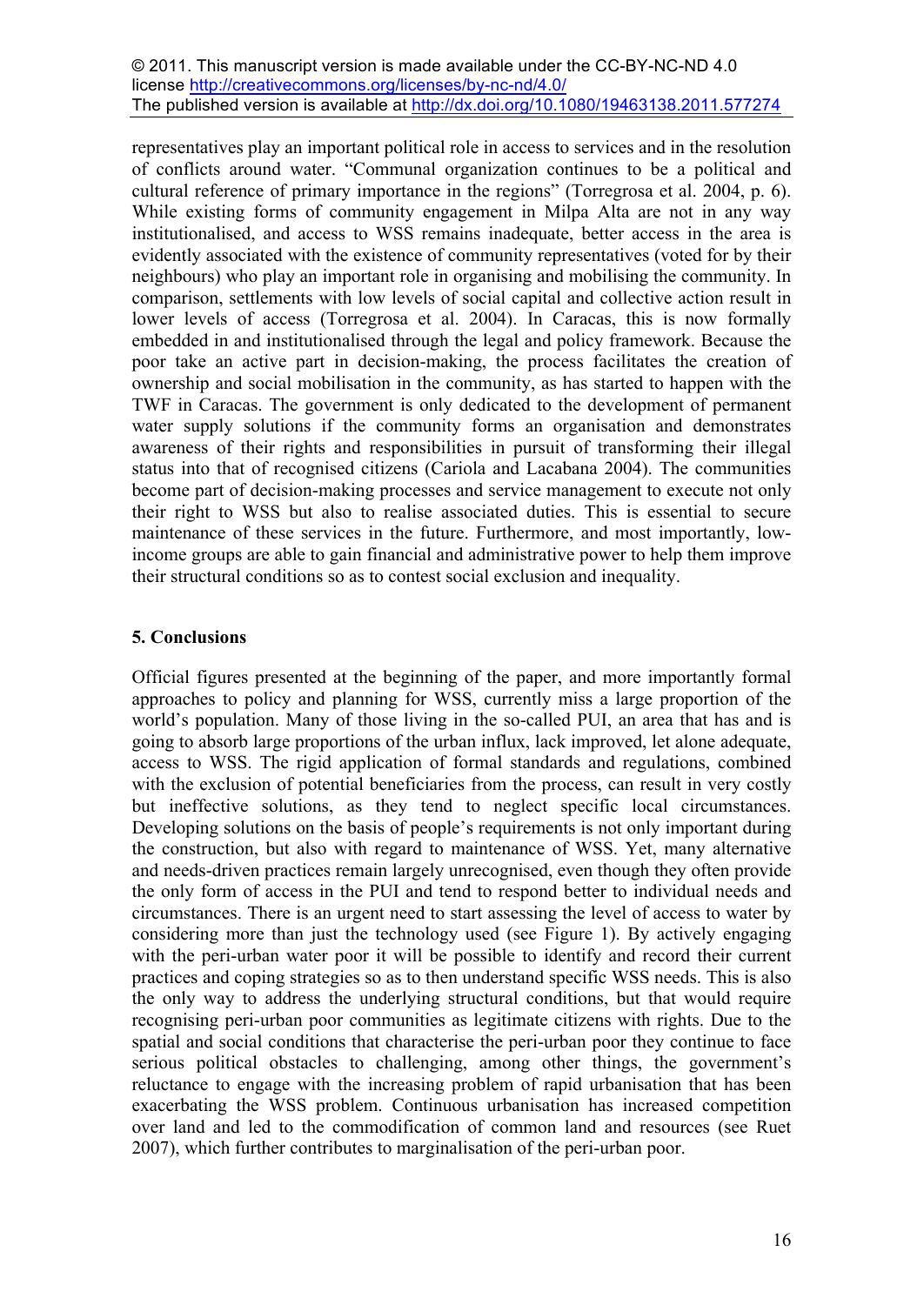WSS can only be enhanced if current efforts of the peri-urban water poor are acknowledged and supported, which first of all requires them becoming visible to and recognised by the formal system. Tackling the WSS challenge will be impossible unless the problems faced by the peri-urban poor are acknowledged at national and international level in the context of increasing urbanisation and population growth. JMP and other international agendas can potentially play an important role in bringing periurbanisation and the struggles of the peri-urban water poor to the attention of governments and the international community. The water kiosks in Dar es Salaam and the TWF in Caracas are good examples of needs-driven practices that have become visible to and supported by the formal system. As a consequence, it is imperative to find ways to raise the political status of the peri-urban water poor as a way forward to reconcile the two parallel WSS systems. Accordingly, WSS policies and formal planning approaches need to build upon reality on the ground and aim for adequate rather than 'improved' access. Only then can access to WSS improve in the PUI as a considerable contribution to addressing WSS at scale.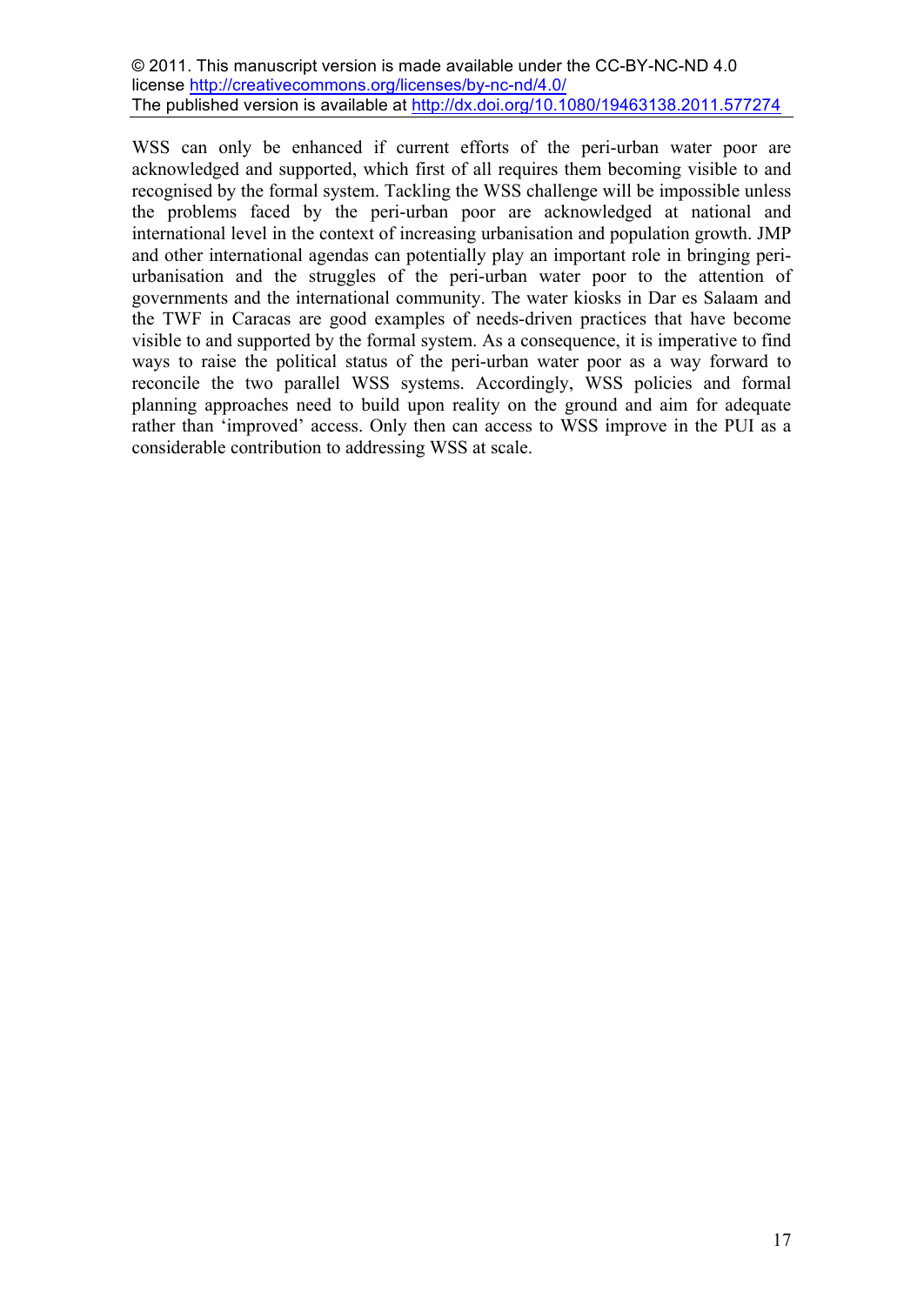## **References**

- Ali, Z., et al. (2010) Monitoring the Sanitation Status of African Cities. Report on the discussion workshop held at the University of Surrey (UK) on 29 June 2010, entitled "Monitoring the Sanitation Status of African Cities" and submitted for publication to *Waterlines*.
- Allen, A. (2005) Understanding environmental change in the context of rural-urban interactions. In McGregor, D., Simon, D. and Thompson, D. (editors), *The Peri-Urban Interface: Approaches to Sustainable Natural and Human Resource Use*. Earthscan, London, pp 30-43.
- Allen, A. (forthcoming 2011) Water provision for and by the peri-urban poor: Publiccommunity partnerships or citizens co-production? In Igor Vojnovic (editor) *Sustainability: A Global Urban Context*, Michigan State University, MSU Press, Lansing MI.
- Allen, A., Dávila J. D. and Hofmann, P. (editors) (2006a) *Governance of water and sanitation for the peri-urban poor: A framework for understanding and action in metropolitan regions*. Development Planning Unit, University College London, 126 pages.
- Allen, A., Dávila, J. D. and Hofmann, P. (2006b) The peri-urban poor: Citizens or consumers? *Environment and Urbanization*, 18(2): 333–351.
- Allen, A. and Hofmann, P. (2008) *Moving down the ladder: Governance and sanitation that works for the urban poor*. Essay commissioned by the International Water and Sanitation Centre (IRC) for the IRC Symposium on Urban Sanitation, November 2008, The Netherlands.
- Birley, M.H. and Lock, K. (1998) Health and peri-urban natural resource production, *Environment & Urbanization*, 10(1): 89-106.
- Cariola, C. and Lacabana, M. (2004) *WSS Practices and Living Conditions in the Periurban Interface of Metropolitan Caracas: The Cases of Bachaquero and Paso Real 2000*. Unpublished report prepared for the Research Project Service Provision Governance in the Peri-urban interface of Metropolitan Areas, Development Planning Unit, University College London.
- Dávila, J. D. (2005), Falling between stools? Policies, strategies and the peri-urban interface. In McGregor, D., Simon, D. and Thompson, D. (editors), The Peri-Urban Interface: Approaches to Sustainable Natural and Human Resource Use. Earthscan, London, pp 44-56.
- El-Hefnawi, A. and El Gohary, H. (2004) *WSS Practices and Living Conditions in the Peri-urban Interface of Metropolitan Cairo: The Cases of Abou El Nomros and Abou El Gheitt*. Unpublished report prepared for the Research Project Service Provision Governance in the Peri-urban interface of Metropolitan Areas, Development Planning Unit, University College London.
- Gleick P. H. (1996) Basic water requirements for human activities: meeting basic needs. *Water International*, 21: 83-92.
- Grant, U. (2010) Spatial inequality and urban poverty traps, ODI Working Paper 326, CPRC Working Paper 166, Overseas Development Institute, London.
- Guardiola, J, Gonzalez-Gomez, F. and Grajales, A. L. (2010) Is Access to Water as Good as the Data Claim? Case study of Yucatan*. International Journal of Water Resources Development*, 26(2): 219-233.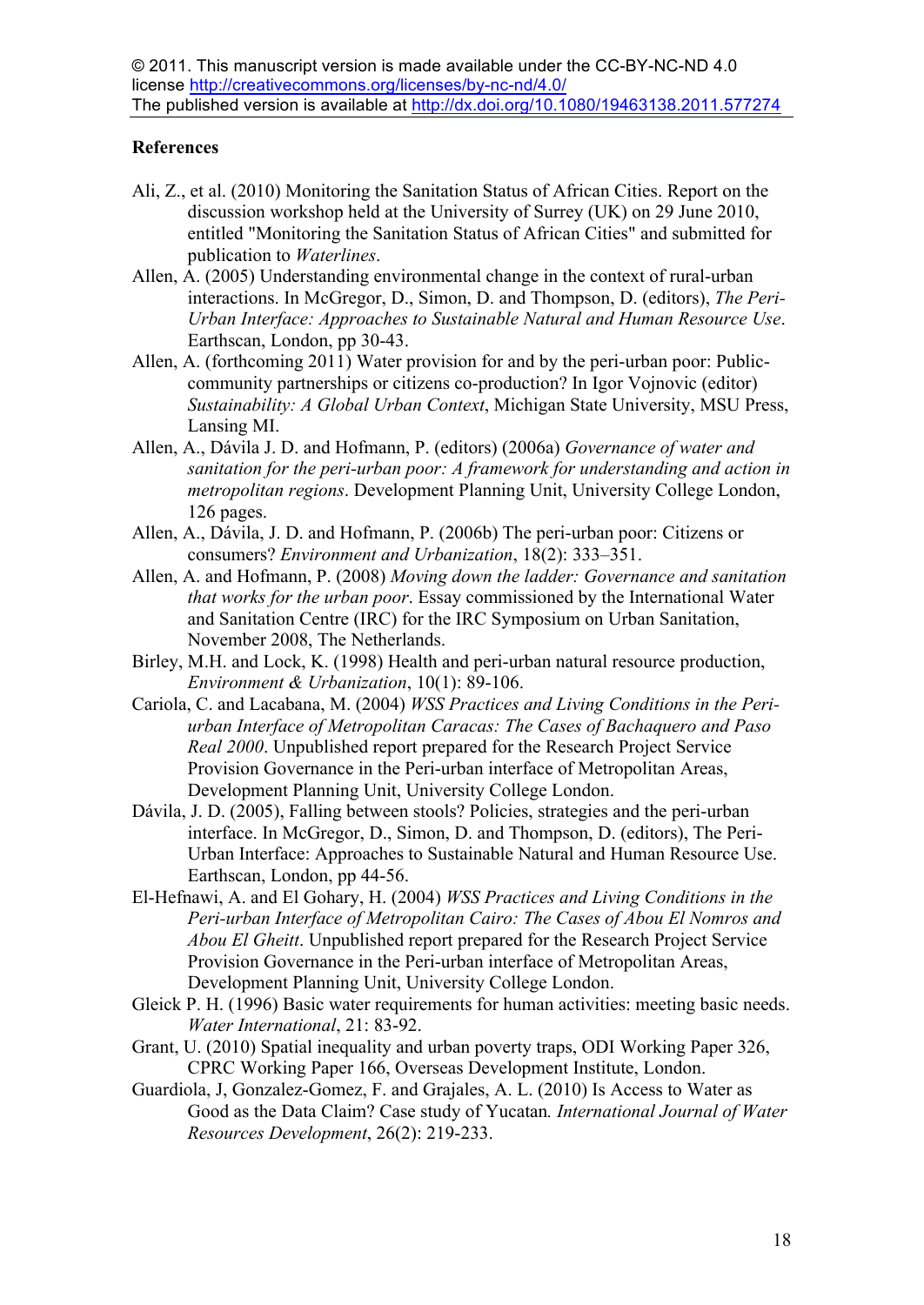Gopakumar, G. (2009) Investigating Degenerated Peripheralization in Urban India: The Case of Water Supply Infrastructure and Urban Governance in Chennai. *Public Works Management & Policy*, 14(2): 109-129.

Gutierrez, E., Calaguas, B., Green, J., and Roaf, V. (2003) *New rules, new roles: Does PSP benefit the poor? the Synthesis Report*. WaterAid, London.

Hofmann, P. (2005) Access to Water Supply and Sanitation Services (WSS) of Lowincome Households in the PUI of Developing Countries. In Gupta, K. R. (ed) *Urban Development Debates in the New Millennium: Studies in Revisited Theories and* 

*Redefined Praxes* Volume 3, pp. 58-81.

Howard, G. and Bartram, J. (2003) *Domestic water quantity, service level and health*. WHO, Geneva.

Kombe, W. and Lupala, J. (2004) *WSS Practices and Living Conditions in the Periurban Interface of Metropolitan Dar es Salaam: The Cases Tungi and Stakishari*. Unpublished report prepared for the Research Project Service Provision Governance in the Peri-urban interface of Metropolitan Areas, Development Planning Unit, University College London.

McGranahan, G., Jacobi, P., Songsore, J., Surjadi, C. And Kjellen, M. (2001) *The Citizens at Risk: From Urban Sanitation to Sustainable Cities*. Earthscan, London.

McGranahan, G. and Satterthwaite, D. (2006) *Governance and getting the private sector to provide better water and sanitation services to the urban poor*. Human Settlements Working Paper Series Water No. 2. IIED, London.

- McGregor, D, Simon, D. and Thompson, D. (2005) Contemporary perspectives on the peri-urban zones of cities in developing countries. In McGregor, D. Simon, D. and Thompson, D. (editors), *The Peri-Urban Interface: Approaches to Sustainable Natural and Human Resource Use*; Earthscan, London, pp 1-17.
- McLennan, J. D. (2000) To boil or not: drinking water for children in a periurban barrio, *Social Science & Medicine*, 51(8): 1211-1220.
- Prüss-Üstün A, Bos R, Gore F, Bartram J. (2008) Safer water, better health: costs, benefits and sustainability of interventions to protect and promote health. World Health Organization, Geneva.
- Ruet, J., Gambiez, M. and Lacour, E. (2007) Private appropriation of resource: Impact of peri-urban farmers selling water to Chennai Metropolitan Water Board. *Cities*, 24(2): 110-121.
- Sphere Project, (1998) *Humanitarian charter and minimum standards in disaster response*. First trial edition, OXFAM Publishing, Oxford, UK.
- SUSTAIN (2004) *An Overview of the Water Supply and Sanitation System at Metropolitan and Peri-urban Level: The Case of Chennai*. Unpublished report prepared for the Research Project Service Provision Governance in the Periurban interface of Metropolitan Areas, Development Planning Unit, University College London.
- Torregrosa, M. L., Arteaga, C. and Kloster, K. (2004) *WSS Practices and Living Conditions in the Peri-urban Interface of Metropolitan Mexico City: The Cases of San Bartolomé and San Salvador*. Unpublished report prepared for the Research Project Service Provision Governance in the Peri-urban interface of Metropolitan Areas, Development Planning Unit, University College London.
- UN (2003) *The UN World Water Development Report - Water for People.* UNESCO and Berghan Books, Barcelona.